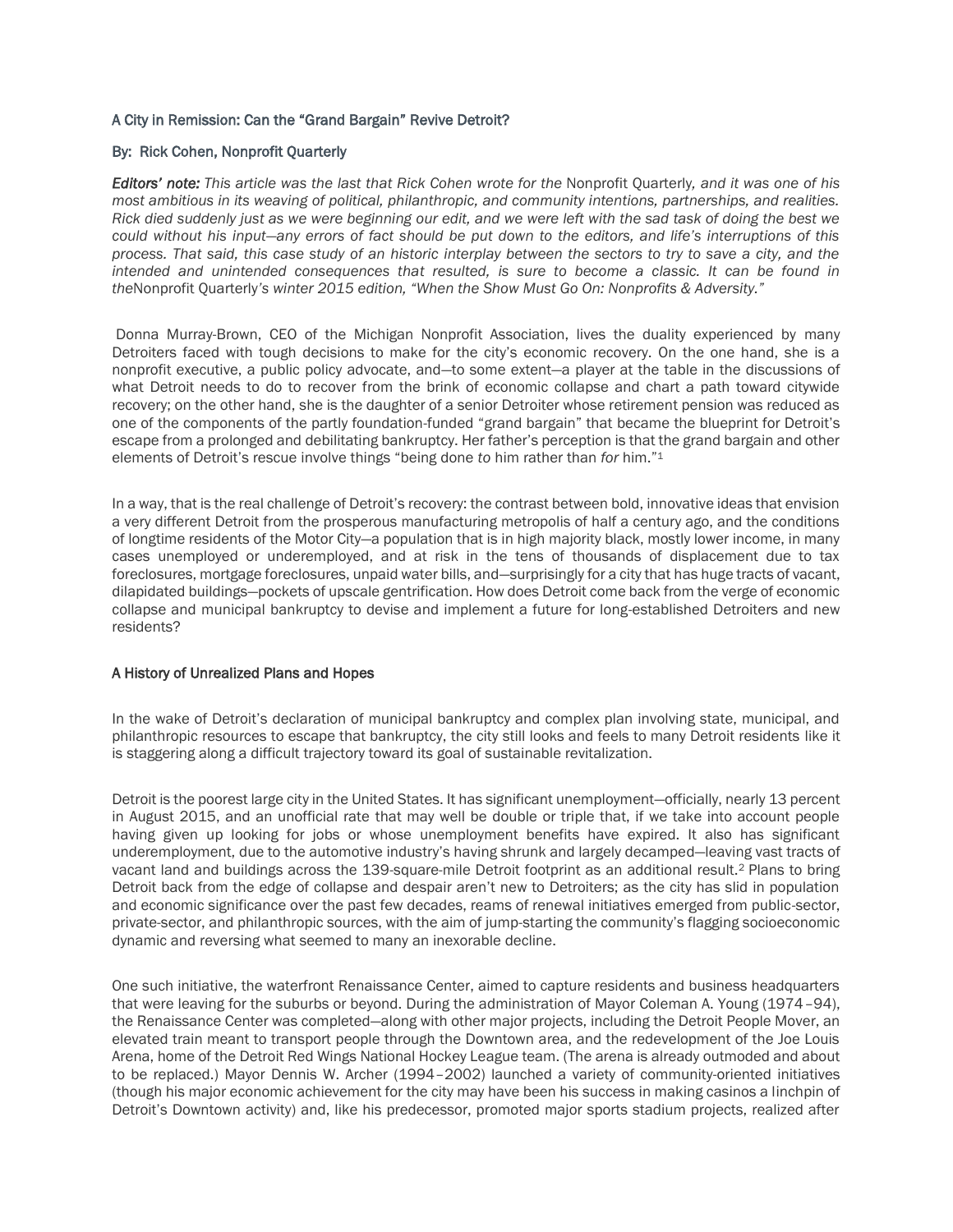his term in office (Ford Field, where the National Football League Detroit Lions play, and Comerica Park, home to Major League Baseball's Detroit Tigers).

Nonetheless, Detroit's slide continued largely unabated, despite the new sports venues and casinos. And, with the support of business, philanthropy, and the federal government, Detroit hosted other initiatives aimed at neighborhood and citywide renewal. In the early 1990s, Detroit was one of six "urban empowerment zones" meant to benefit from a \$100 million federal grant infusion plus a variety of federal tax incentives, which the city devoted in significant amount to human services needs and issues—notably, community policing and the integration of criminal justice programs and functions.<sup>3</sup> Several years after the "urban empowerment zone" designation, an analysis called Detroit's use of the program "spectacularly unsuccessful" and—notwithstanding a few entities that took advantage of tax incentives and some of the grant funding—having made, in the words of a *Detroit Free Press* article, "zero difference to most Detroiters."4This was followed by former mayor Dennis Archer's Community Reinvestment Strategy, a neighborhood planning process focused on ten cluster areas. Although involving extensive citizen participation through meetings and focus groups, the results were seen as "overly ambitious wish lists of every community in the city," "not grounded in fiscal reality," and "presented in a 'planning vacuum' with no overall policy framework for physical development outside the downtown area."<sup>5</sup>

Over the years, the themes undermining Detroit's efforts to change course have been consistent: weak political leadership; an inability to establish priorities in a large city with multiple neighborhoods in physical and economic tatters; and success in helping some Downtown interests and major redevelopment projects, but with little corollary benefit to neighborhoods and the longtime Detroiters who live there.

Why should Detroiters think the city's current post-bankruptcy status will reverse the long slide toward economic obligation? The challenge is not whether or not the grand bargain proves to be a successful lever that vaults the city government past bankruptcy but rather whether or not the actions of state and local government, nonprofits, and foundations move Detroit into a trajectory of sustainable recovery.

# Reflections on a Grand Bargain: Challenges of Democracy

Detroit's new path was crafted as much in federal bankruptcy court as in the offices of local government, and overseen by an emergency financial manager appointed by the governor—amid revitalization plans that emerged from foundation-sponsored collaborations and public-private partnerships. This path may have stemmed from the 2014 deal between private foundations, the state government, and the Detroit Institute of Arts (DIA) that became known as the "grand bargain"; but the true bargain wasn't the one struck by the three dealmakers. Among all the potential creditors that the bankrupt municipal government had to fend off, the most important in a moral and perhaps legal sense were the retirees who had worked for the police department, the fire department, and other city agencies, paying into pensions they thought were going to support them when they retired. With an infusion of approximately \$366 million from foundations into the bankruptcy settlement (through the artifice of saving the collection of the municipally owned Detroit Institute of Arts from public auction), what resulted was a "haircut" for retirees—a minor reduction of 4.5 percent in the pensions of most general government retirees, the elimination of cost-of-living increases, and a cutback in postretirement health benefits.<sup>6</sup> Facing the prospect of no resolution to the bankruptcy and unforeseeable litigation to exact money out of a bankrupt city, two-thirds of retirees voted in favor of the deal—essentially waiving their constitutional rights, as Michigan Attorney General Bill Schuette acknowledged.<sup>7</sup> Through this mechanism, retirees lost much less than other creditors—but, in the words of *Fortune* magazine, "the average pensions in Detroit are so modest that any cuts will surely be painful."<sup>8</sup> (The modern-day equivalent to President Reagan's mythical "welfare queens" is today's no-less-mythical "retired cops with \$100,000 pensions."<sup>9</sup> Like the welfare queen driving a Cadillac, perhaps there exists the occasional retiree basking in a six-figure annual pension; but in Detroit, general retirees receive average annual pensions of \$19,000—those who receive social security—and police and fire retirees receive annual pensions of \$32,000—those who do not.10)

The grand bargain has been heralded inside and outside of philanthropy as the linchpin of Detroit's ability to move beyond the stalemate of a prolonged bankruptcy—an unprecedented philanthropic collaboration, albeit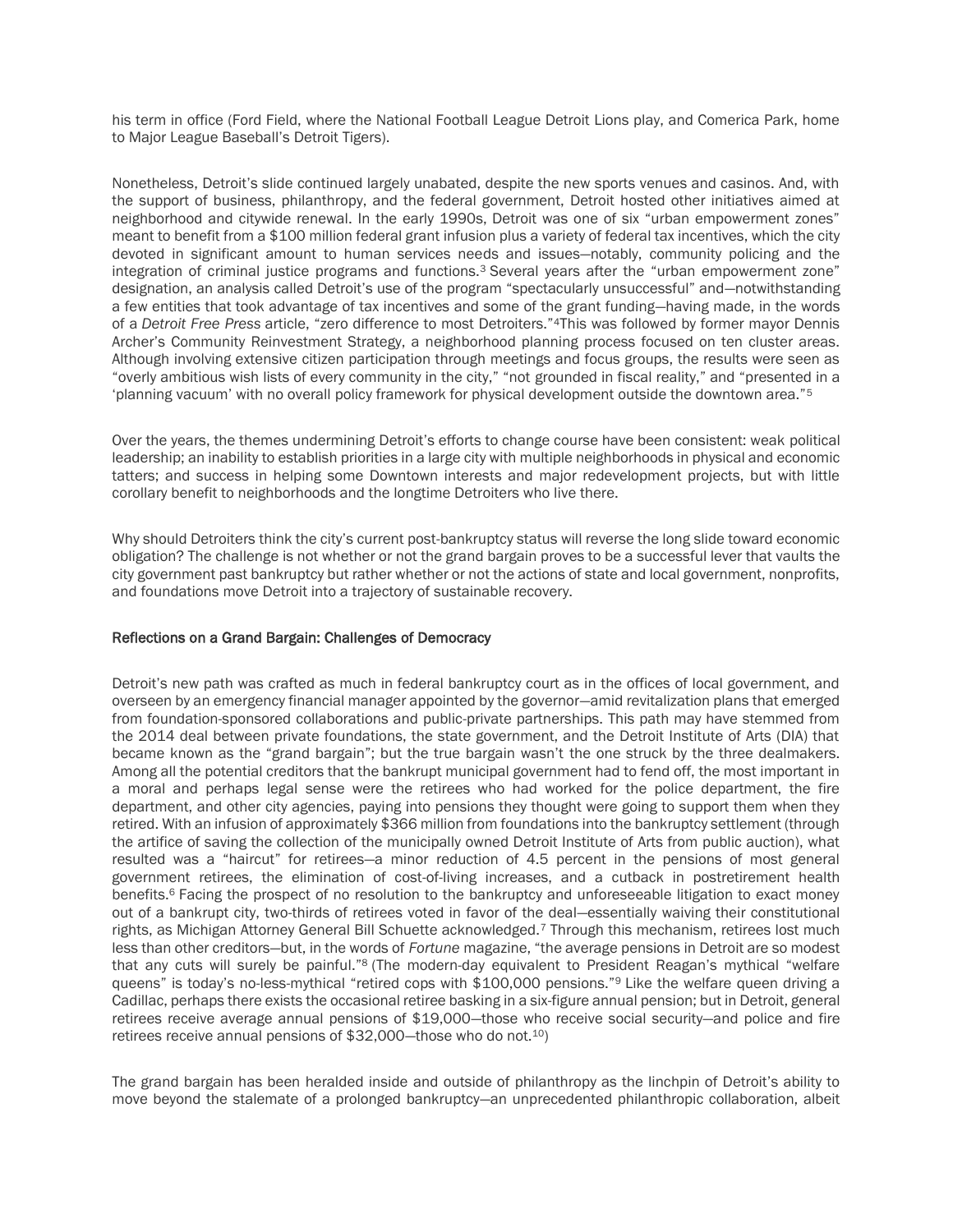crafted by the federal bankruptcy judge, Gerald Rosen, who sketched the mechanisms for inserting foundation money into the deal in a doodle on the back of a legal pad: a sketch with arrows linking the words "art," "pensions," "state," "foundations," "private sources," "timeline," and "how much."11But there has been a concurrent background debate within philanthropy about the wisdom of foundations pledging nearly \$400 million dollars to bail the Detroit city government—and, implicitly, the state government, as well—out of obligations taken on by the government. None of the previous or contemporaneous municipal bankruptcies encountered elsewhere in the nation (such as Central Falls, Rhode Island; San Bernardino, California; Stockton, California; Jefferson County, Alabama; and Harrisburg, Pennsylvania) had led to anything like the grand bargain though, to be fair, none was anywhere near the magnitude of Detroit's Chapter 9 filing.

# Detroit's Fiscal Condition at the Time of the Bankruptcy Declaration in 2013

- \$3.5 billion in underfunded pension liabilities
- \$5.7 billion in other underfunded post-employment benefits
- . \$1.13 billion in general obligation liabilities (\$650.7 million in unsecured GO debt and \$479.3 million in secured GO debt)
- \$1.43 billion in pension-related certificates (COPs) of participation liabilities
- \$343.6 million in swap liabilities related to COPs
- Approximately \$6.4 billion in obligations backed by enterprise revenues or otherwise secured
- \$300 million in other liabilities
- . \$0.38 of every tax dollar collected by the city going to service legacy costs, debt, and other obligations rather than providing services to Detroiters (expected to grow to almost \$0.65 of every tax dollar by FY2017)
- General fund deficit of \$326.6 million in FY2012 (anticipated to grow to \$1.3 billion by FY2017)
- City government strategies of deferring pension contributions, issuing more long- and short-term debt, borrowing by the city's general fund from other funds, and furloughs and reductions-in-force of municipal employees
- Negative cash flow of \$115.5 million in FY2012
- Summary conclusion: "The City is insolvent"

*Source: Letter from Kevyn [D. Orr to Governor Richard D. Snyder and Treasurer Andrew Dillon recommending a](http://www.michigan.gov/documents/snyder/Detroit_EM_Kevyn_Orr_Chapter_9_Recommendation_427831_7.pdf)  [Chapter 9 bankruptcy filing by the City of Detroit,](http://www.michigan.gov/documents/snyder/Detroit_EM_Kevyn_Orr_Chapter_9_Recommendation_427831_7.pdf) July 16, 2013.*

Critics (who declined to be quoted on the record—partly because of a concern about harming their institutions' relationships with the major foundations that had committed to the grand bargain) focused significantly on the process of how the deal came together, and cited the backroom dynamic of the negotiations—noting that, as one put it, there was a "lack of democracy in the whole process" and not much evidence of the city's own elected officials being substantive participants in the game. One critic acknowledged, however, that while the grand bargain may have been less than democratic, his own family (which included retired Detroit city employees) was already suffering from a dysfunctional city government that had caused the city to deteriorate into incapacity over the years (with the corrupt 2002–08 administration of Kwame M. Kilpatrick being the final nail in the coffin), and feeling largely disenfranchised.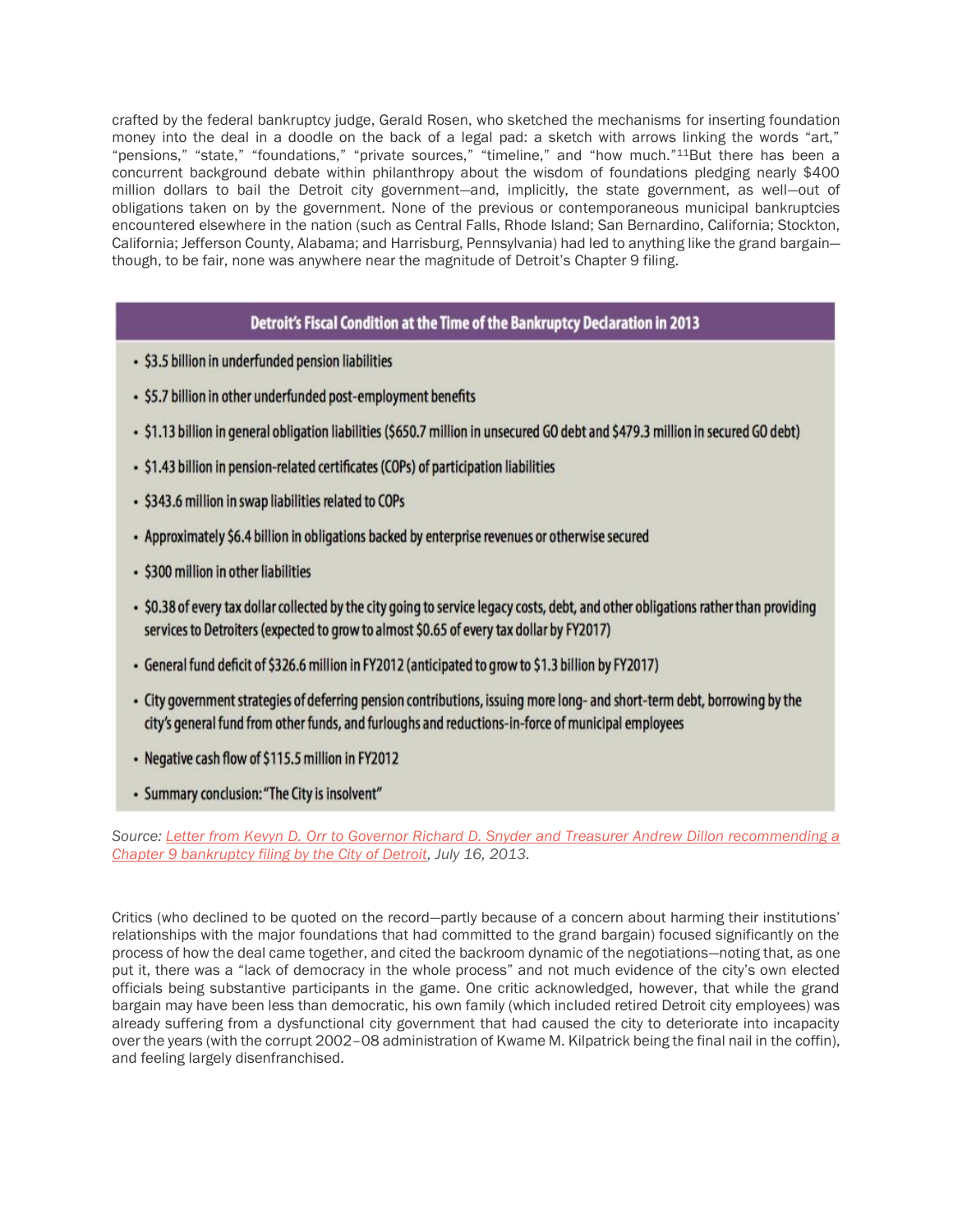Rather than looking at Detroit as a sui generis implosion, some observers noted that Detroit had been allowed to languish—or was perhaps pushed toward an inexorable decline—by actions of the southeast Michigan region, whose residents worked in Detroit but went home to wealthy suburbs at the end of the day, and by the decisions of the state government, which had starved Detroit of needed state government resources. Surprisingly, perhaps as a reflection of how government and society have changed over the decades, there was little or no blaming of the federal government under the Obama administration, whose posture toward Detroit was not much different from President Gerald Ford's apocryphal "drop dead" denial of federal assistance to New York City in 1975.<sup>12</sup>

Nevertheless, critics within philanthropy also acknowledged the fear that Detroit would become the philanthropic equivalent of Flint, Michigan. Long the focus of the Charles Stewart Mott Foundation, Flint's problems have been endemic, including unemployment, poverty, and large-scale breakdown of municipal services. (Ironically, with respect to the latter, the problem of a contaminated municipal water system led Flint recently to connect to the decrepit and controversial Detroit water system.13) Detroit hadn't been working for years—streetlights off, police and fire responses slow to nonexistent, garbage pickup intermittent, public facilities visibly and rapidly deteriorating. Even for critics and for foundations that came late to the deal, the grand bargain is recognized as a necessary if synoptic action. Church leaders in Detroit neighborhoods, one source said, told their parishioners that the grand bargain might or might not have been a "good deal," but it was necessary to break the city's governance coma and financial slide.<sup>14</sup>

In 2013, in a presentation at the Bradley Center for Philanthropy & Civic Renewal at the Hudson Institute, Tonya Allen, the president and CEO of the Skillman Foundation, declared that "philanthropy has had to step up to fill this void of city leadership and a void of leadership by the civic class."<sup>15</sup> At that time, perhaps as the grand bargain was first taking shape, Allen advised her fellow philanthropists that "we should not allow ourselves to have undue influence on processes that need to be and ought to be democratically controlled…. [In Detroit] we have stepped in entirely too much. We have not only funded it for the public good, then we've advocated where we want it to go and then we also advocate that those decisions go to institutions that we primarily fund. I think that is a fundamental flaw."<sup>16</sup>

Two years later, the Skillman Foundation became one of the funders engaged in the grand bargain. Allen explained that unlike the trajectory of disappointment and failure that had been the norm in Detroit up to the bankruptcy, the grand bargain, regardless of its having been conjured outside of democratic processes, "gave everyone a collective memory of doing something hard and difficult and being successful." At the point of the bankruptcy, Detroit had become a "broken municipality," meaning that its governing apparatus was incapable of functioning for just about anyone. For all the efforts of foundations and nonprofits up to that point, without having a chance for the municipality to function those efforts would be for naught. "If you don't have a working municipality, then none of the investments you make will be sustainable or in fertile ground," she said.<sup>17</sup>

In addition, however, the Skillman Foundation emphasized the importance of the retirees. In her Hudson Institute presentation, Allen cited the modest pension levels, and that 46 percent of the retirees still live in Detroit.<sup>18</sup> Allen appeared to find off-putting the notion that the grand bargain was focused on saving the Detroit Institute of Arts rather than protecting the pensions of retired government workers. Too many seem to talk about the museum as "the most important possession in our municipality," Allen explained, whereas for the Skillman Foundation "it was really our people. It took us a while to get comfortable with the values of the grand bargain." It seems, though, that the process resulted in the key institutions engaged in the grand bargain coming to see the importance of trying to keep the Detroit pensions as whole as possible.

To their credit, the foundations in Detroit's grand bargain came to the bankruptcy issues with an "unprecedented urgency and seriousness," as Silicon Valley Community Foundation CEO Emmett Carson described it, looking at the Detroit dynamic through an outsider's lens.<sup>19</sup> The Detroit issues were not typical, very complicated, and gave foundations such as The Kresge Foundation and the Ford Foundation—the two largest philanthropic contributors to the deal—little or no past experience to draw on for guidance. Carson sees the grand bargain as a great example of "being innovative," "moving quickly," and "serving a need"—all characteristics to be celebrated. Will the initial success of the grand bargain—in that it accelerated Detroit's leap out of the stasis of bankruptcy—be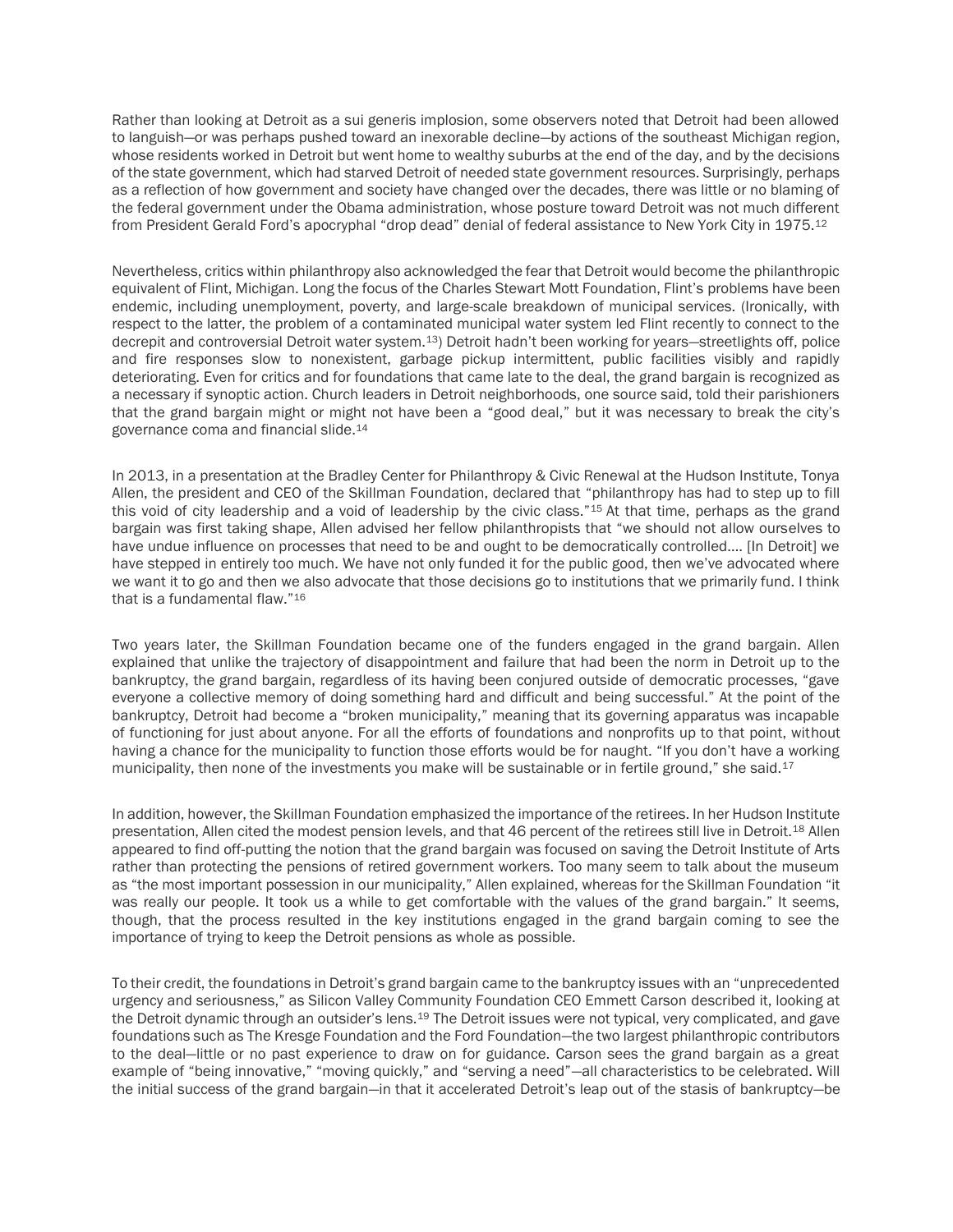a standard fixture in upcoming and future governmental fiscal crises, such as the ongoing troubles in Puerto Rico or the massive pension debt facing the city of Chicago?

## Reviving Bankrupt Schools

As one bankruptcy took Detroit through its paces, another unfolded. A fiscal manager was in charge of trying to get the Detroit Public Schools (DPS) out of free fall, but without the option of filing a Chapter 9 bankruptcy petition to renegotiate or even wipe out significant portions of the school system's debt. As of 2014, the DPS's own unfunded pension liabilities had reached \$1.2 billion.<sup>20</sup> The system's operating deficit as of the beginning of calendar year 2014 was close to \$170 million.<sup>21</sup>

No one among Detroit's philanthropic and community leadership minimizes the importance of fixing the schools indeed, it is viewed as a crucial if not top priority for Detroit's revival. It isn't as if other cities have found the magic elixir for education that has somehow eluded Detroit, but Detroit's challenges inextricably link education to poverty.

One observer who was very close to DPS challenges suggested that part of the problem—and the expense—of public education in Detroit was that the schools were compelled to do more than educate.<sup>22</sup> Children would come to school in need of such basics as food, and even dental care—which would be added to costs, beyond those of other comparable public education systems, that the school system would have to absorb. Like some other cities, Detroit's schools had become something of a competitive free-for-all, with a bevy of charter schools competing with traditional schools for students, and even engaging in aggressive advertising to skim off the cream from those institutions.

Neither Rip Rapson, president and CEO of The Kresge Foundation, nor Laura Trudeau, managing director at Kresge (and fully immersed in the follow-up to the grand bargain), minimize the importance of a DPS solution for Detroit's future—but they recognize that not every foundation can be at the helm of every possible solution. Kresge's emphasis, explained Trudeau, is to work on early childhood education issues—deferring to the Skillman Foundation to take the lead on education issues, added Rapson, with Kresge (and presumably others) prepared to "backfill" where Skillman leads.

If Detroit is to revive and, as part of that process, repopulate, it means creating or reviving a school system that can serve existing and future residents with children, as opposed to watching families leave the city when the challenge of schooling nears. In the aftermath of the grand bargain, two competing visions for the schools have emerged—neither one a panacea, and both with complexities and variations that will make the resolution difficult.

The Skillman Foundation was a prime mover behind the Coalition for the Future of Detroit Schoolchildren, whose thirty-page report was not short on controversy as the body deliberated, with the foundation's CEO Allen serving as one of the Coalition's five cochairs.<sup>23</sup> The Coalition's report describes a school system in governance chaosa mix of traditional public schools, charter schools (rubber-stamped by as many as a dozen or so authorizers ranging from the city and the state to Grand Valley State University, Central Michigan University, and even Northern Michigan University—the latter some four hundred miles from Detroit), and twelve of the city's worstperforming schools, administered by the state through the Education Achievement Authority (EAA). The Coalition recognized that "[w]hen so many are in charge, *there is no accountability*" (emphasis in the original).<sup>24</sup>

To recover from this "Wild West" system of school accountability, as the Coalition described it, the report called for an end to emergency management of the public schools and for a transition of the education system back to local control, with an elected school board. The Coalition calls for returning the oversight of the EAA schools back to the city, as well, and putting the charter schools under a regimen that establishes quality controls where little or none currently exist and limits the ability of authorizers to set up charter schools willy-nilly.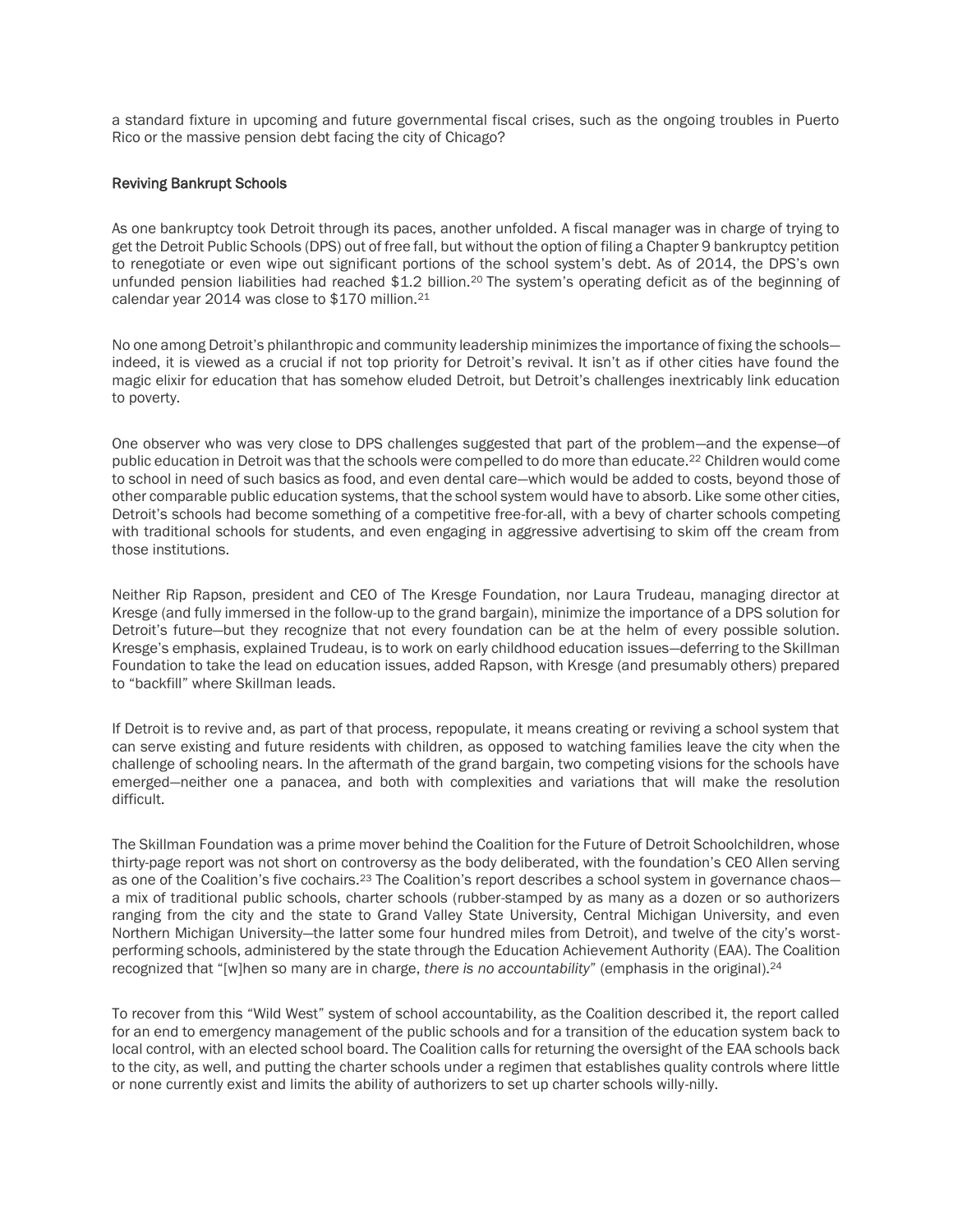Following the Coalition report, Michigan Governor Rick Snyder announced his own plan for Detroit schools, with some elements that adhere to the Coalition recommendations—notably, an elected school board, but overseeing a new school district, the Detroit Community Schools, in charge of all elements and assets of public education but for the debt, which would remain with the old Detroit Public Schools.<sup>25</sup> That debt would presumably have to be addressed by the state, so essentially this was asking state legislators in Lansing to vote to help the city that many have long seen as a financial albatross. How the new school district would function to bypass future indebtedness and to deal with the costs of educating a low-income, deprived student body isn't clear. But, presumably, this structure would allow school fundraisers to address the problems they face in getting public and private support for the schools without having to encounter the cold shoulder they often get when the acronym "DPS" enters the discussion.

"If we can't fix education, our recovery will be incomplete and short-lived," the Skillman Foundation's Allen said. She pointed out that the charter schools, for example, operate independently of the Detroit Public Schools some presenting and marketing themselves as autonomous. She noted, however, that the current debates are first and foremost governance ones, with approaches to improving and guaranteeing the quality of education for Detroit school pupils not yet taking center stage in the restructuring of the city's public education. Governance may have to be that necessary first step, because at this point there is no systemwide accountability for educational performance. With some public schools, notably charters, which are in theory parts of public school systems, "we are allowing people with public dollars to act in a private manner and…not for the public good," Allen said.

Amid the tours of education reformers who have vaulted charter schools in Detroit into a virtual tie with traditional public schools vis-à-vis the number of pupils they have captured, Allen is raising a different issue—one of returning oversight to the people of Detroit who have long been disenfranchised by the school system and by the city government overall. The Coalition report, perhaps reflecting a Skillman Foundation value, proposes to hold all school types and all school management structures to the same standards of financial transparency something typically resisted by freewheeling charter schools attempting to function as publicly subsidized private schools.

The grand bargain, whatever its strong points and shortcomings, has returned Detroit to a discussion of something that it gave up on long ago: the recognition that the residents of the city are just as capable of selfgovernance as anyone else. If Detroit is really going to emerge from bankruptcy, it is a bankruptcy of the public fisc and the public trust that must be overcome.

# Restoring Democratic Functions

Why such attention to the role of foundations in "saving" Detroit from the depths of a debilitating bankruptcy? Steve Tobocman, former Michigan state representative and current executive director of Global Detroit, indicated that local government's track record in tackling difficult problems hasn't quite matched the quality of the philanthropic sector's. No one in Detroit philanthropy is of the mind that they have had an unblemished track record themselves, but the devolution of Detroit's governing structures has been a widely recognized issue.

Tobocman indicates that, having reached its nadir with the administration of now-jailed former mayor Kilpatrick, the problem of Detroit's governance crisis was one of ethics. Who could be entrusted to function professionally, reliably, and ethically in confronting Detroit's mammoth economic and neighborhood problems? In Tobocman's opinion, what Detroit needs to do—and in some respects already is doing—as it backs up from collapse, is to rebuild "a new civic infrastructure" at the neighborhood level. He indicated that one step toward that end has been the change in structure of the city council, from at-large to district elections. As that change takes hold in the consciousness of Detroiters, residents will over time begin turning to district council members to press the city to function—and hold the council members accountable when it does not.<sup>26</sup>

For his part, Mayor Michael Duggan has begun restructuring municipal services to match the district outlines. Coterminous service and governance districts can potentially reenergize Detroiters to take responsibility for a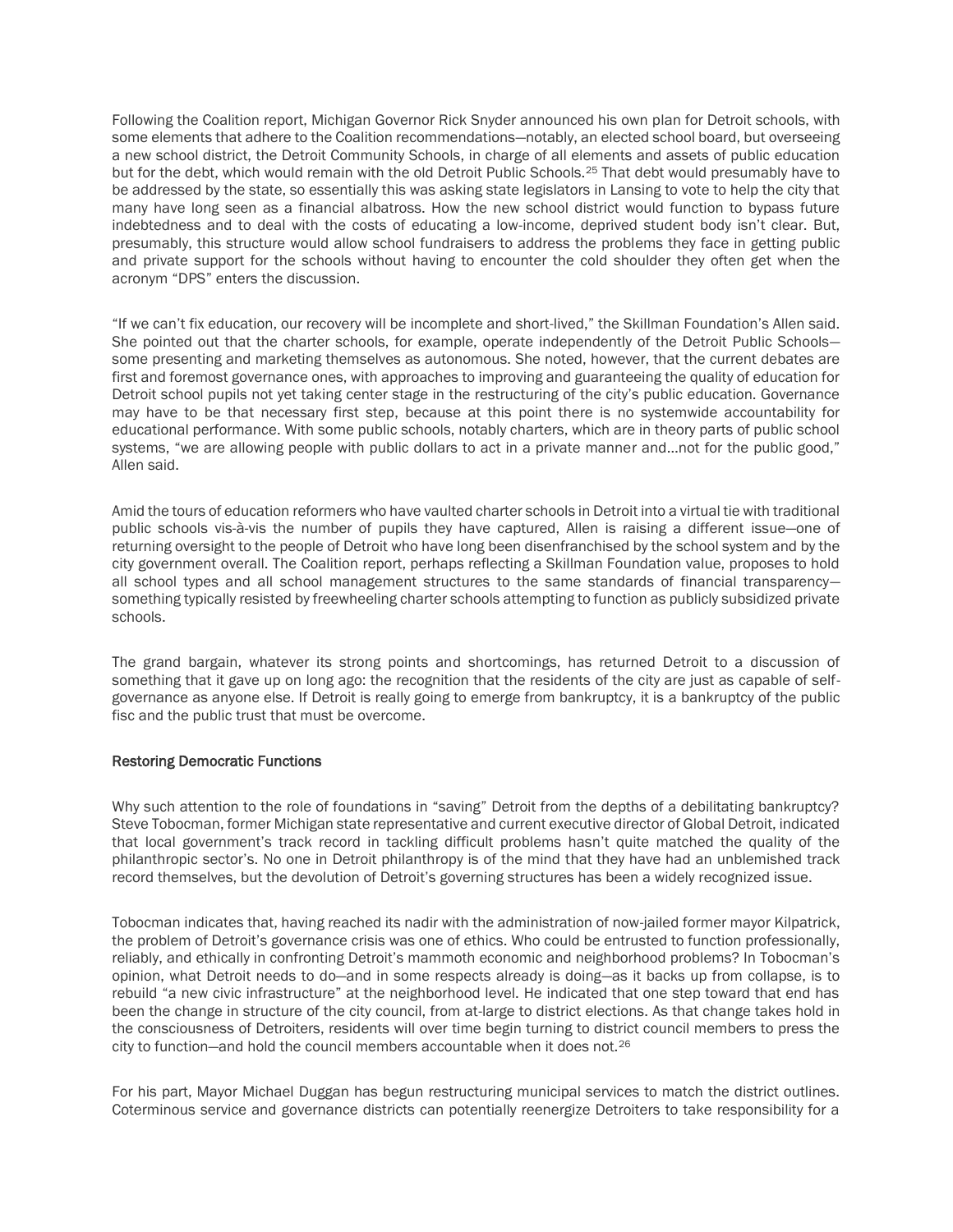municipal government that has spun centripetally away from their influence. Duggan's approach is, according to some observers, meant to reconnect neighborhoods with services and local government with nonprofits. The Coalition's school board recommendations are fundamentally proposals for restoring local control in education wresting it from the state, from freewheeling charters, and from independent authorizers located across the state. Eventually, with respect to both city hall and the schools, the trajectory of recovery has to involve a revival of local self-governance, else Detroit remain as it has been in its history: a city dominated by corporate interests and their political partners—albeit with a new set of corporate power brokers replacing the automobilemanufacturing elites of the past.

Part of that picture has to be a revival of the nonprofit sector, particularly as regards community-based nonprofits, that includes carrying the voices of communities outside of political processes but to political leaders—for them to listen and learn what the communities want, need, and are prepared to do. What the nonprofit sector is able to do, according to the Michigan Nonprofit Association's Murray-Brown, is to bring the discussion home of Detroit as a divided city. This can be done by courageous community leaders, backed by an organizational infrastructure, who will pursue solutions addressing racial equity.

That requires, says Sarida Scott, executive director of the Community Development Advocates of Detroit (CDAD), real, substantive community engagement, not simply sitting at the table to hear and nod. Prior to and during the grand bargain, there were extensive outreach efforts to bring community people to the table, but many community activists, like Scott, don't appear to be much impressed. Both The Kresge Foundation's Rapson and Global Detroit's Tobocman suggested that one shortcoming in the first rounds of community engagement was an overemphasis on the planning process and a corresponding lower level of attention to engagement around implementation. Planning for the Detroit Future City (DFC), according to Kresge's Trudeau, is now focused on implementation and on establishing DFC as an entity independent of the foundations, and, consequently, more authentically able to emphasize community perspectives and priorities.<sup>27</sup>

Democratic process is one of the consistent issues that critics of the grand bargain raise. A foundation executive who possesses the same kind of bifurcated identity as Murray-Brown (and like her, with a father who is a pensioner in the city) expressed just that concern about the grand bargain. He cited the oft-repeated charge of Frank Hammer, a former General Motors worker and union activist, that the grand bargain was a "bloodless coup d'état." Because, despite the election of Michael Duggan as mayor, in the post-bargain governance of Detroit the city's finances will be overseen by a nine-member Financial Review Commission appointed by Governor Rick Snyder, in addition to two state officials (the state treasurer and the state budget director) and the president of the Detroit City Council.<sup>28</sup> A foundation executive who declined to be identified for this article characterized the commission as "not just undemocratic, but plac[ing] the city and residents in a no-win position," and described community engagement in big foundation-supported initiatives, such as the M-1 light rail line, as an "afterthought."

Detroit foundation executives like Rapson and Trudeau hardly disagree. While they are admittedly retooling their efforts in community engagement, they are not starry-eyed in the slightest or under the misapprehension that their number counts of people attending Detroit Future City planning meetings constitute a revitalization of democracy in Detroit. Moreover, the challenge in large measure comes down to the ability of the nonprofit sector to ensure that it not only is sitting at the table but also is enabled to plan in partnership with city, state, and foundation leaders. Tobocman suspects that, at least for the moment, foundations have not been adequately informing local nonprofits of their contributions to the grand bargain and that they are tapped out for the kind of support community-based nonprofits need in order to be full partners. Whether that holds for the midterm and long-term future remains to be seen; but, to an extent, the grand bargain may have cemented some support for Detroit-based nonprofits from national foundations such as Ford—the grand bargain's largest philanthropic contributor—that will continue for some time (especially in Ford's case, due to the recent revision of its mission to focus on social justice). There could hardly be a more immediate and poignant case for philanthropic investment in social justice progress than the dynamics of post– grand bargain Detroit; nonetheless, the foundations will need to keep their eye on building up Detroit's tattered nonprofit infrastructure, and the nonprofits will need to be attentive to the foundations' postbargain grantmaking.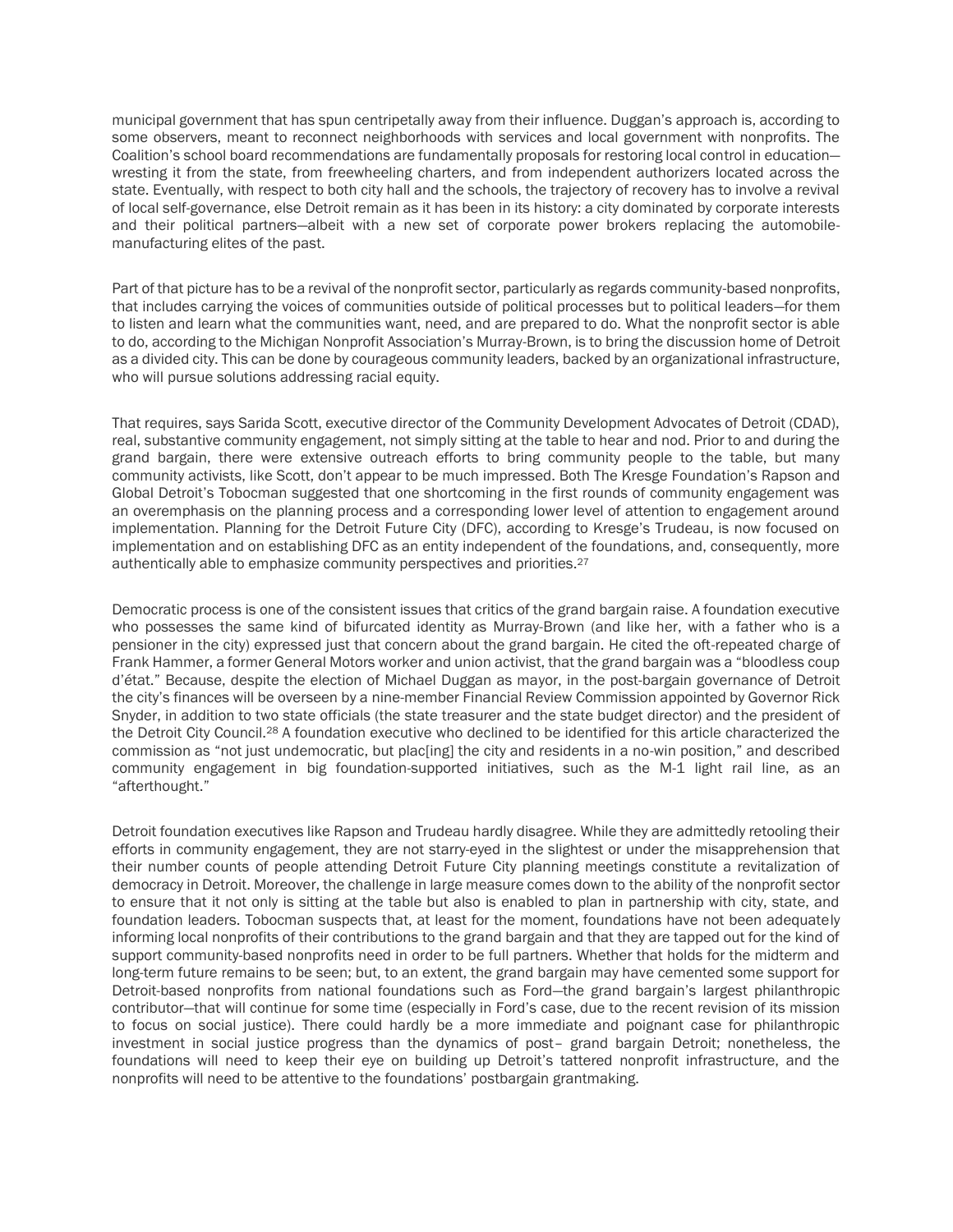Another problem is the precedent the grand bargain sets regarding the role of foundations in society. Writing for the *Detroit News*, Daniel Howes, Robert Snell, and David Shepardson asked, "Could foundation leaders, governed by independent boards hewing to individual missions, persuade their boards of directors to participate in what would amount to a private-sector bailout of the city's pensions? Would the fund drain foundation dollars committed to fighting blight, rebuilding infrastructure and supporting critical social services needs?"<sup>29</sup> In his own column, Howes wrote, "Every foundation dollar that goes into a fund designed to protect the DIA by supporting pension obligations for city retirees is a dollar that doesn't go to support downtown redevelopment; to bankroll construction of the M-1 rail line; to finance blight removal and new public safety equipment; to bolster the DIA's annual fund, endowment or both."<sup>30</sup> It is a legitimate concern, so long as there is recognition that Detroit's emergence from bankruptcy must address a deficit of democracy as well as deficits in the city's and the school system's operating budgets.

There is always plenty going on to give substance to fears of a "bloodless coup" partnership between corporations, foundations, and the state government. For example, Marti Kopacz, the bankruptcy court's expert on Detroit's financial issues (hired to provide a perspective independent of the emergency manager's and the creditors') was quoted by*Bloomberg Business* as having said in an interview, "As a society, we believe in democracy, but there comes a time when the political machinery simply fails…. Once control goes back to the electorate, you are going to run the risk they could elect somebody that is not as capable."<sup>31</sup> No less disturbing to hard-pressed Detroiters has been an element of insouciance in the behavior of the executives and governing body of the Detroit Institute of Arts, which was saved from being sold off piecemeal to pay off the city's deficits. In October 2014, the DIA awarded its executives pay raises and bonuses (accompanied by justifications that could only have been received as tone-deaf by a bankrupt city occupied by thousands of retirees whose pensions had been shaved).<sup>32</sup> Just as confusing to Detroiters was the news that the DIA was considering auctioning (or "de-accessioning") some paintings—notably, a Vincent van Gogh still life—after the museum had taken the strong position during the bankruptcy proceedings that selling even one piece from its collection in order to satisfy creditors and pensioners would be devastating for the museum's standing and credibility.<sup>33</sup>

## Remembering True Detroiters in a Regional Context

"Democracy for whom?" might be the appropriate question. Nearly everyone involved one way or another with Detroit's future echoes some of the concerns of the Reverend Charles Williams II of Detroit's Historic King Solomon Baptist Church: that the poverty and unemployment of most longtime Detroiters may not be a high priority for many decision makers.<sup>34</sup> For some, the issue isn't poverty per se but the notion that long-term Detroiters do not feel that they have been beneficiaries of the putative revival of the city.

The national press has been focused on the revival of the Midtown area (the stretch of Woodward Avenue north of Detroit, anchored by historic homes plus anchor institutions such as the Detroit Medical Center, Wayne State University, and the Detroit Institute of Arts) and Detroit's Downtown (where Quicken Loans mogul Dan Gilbert has purchased some eighty office buildings at rock-bottom prices as their headquarters, moved thousands of Quicken Loans employees to the area, and stimulated the growth and expansion of IT business ventures). While everyone acknowledges a sense of street life in Midtown and Downtown that hasn't been seen in several decades—including an explosion of restaurants and young white professionals walking their children in strollers or jogging after work along Detroit's broad thoroughfares—everyone is also aware that Midtown and Downtown are a tiny proportion of Detroit's physical footprint. The hundreds of thousands of residents who still live in the neighborhoods often feel that the Midtown/Downtown dynamic has left them out—and indeed may not have been intended for them in the first place.

The issue is one of both longtime residents and race, in that Detroit's longtime population is in large majority black, and the newcomers are not. CDAD's Scott notes that the Midtown/Downtown revival has sparked a debate over the effects of gentrification and the message it sends to longtime Detroit residents who stayed—some because of a lack of alternatives but others because of their dedication to home and community and a desire to see things through.<sup>35</sup> Tobocman views the Downtown and Midtown "environment for the business sector" as "never having been stronger" in his twenty years of working in Detroit; but he says it would be "hard to argue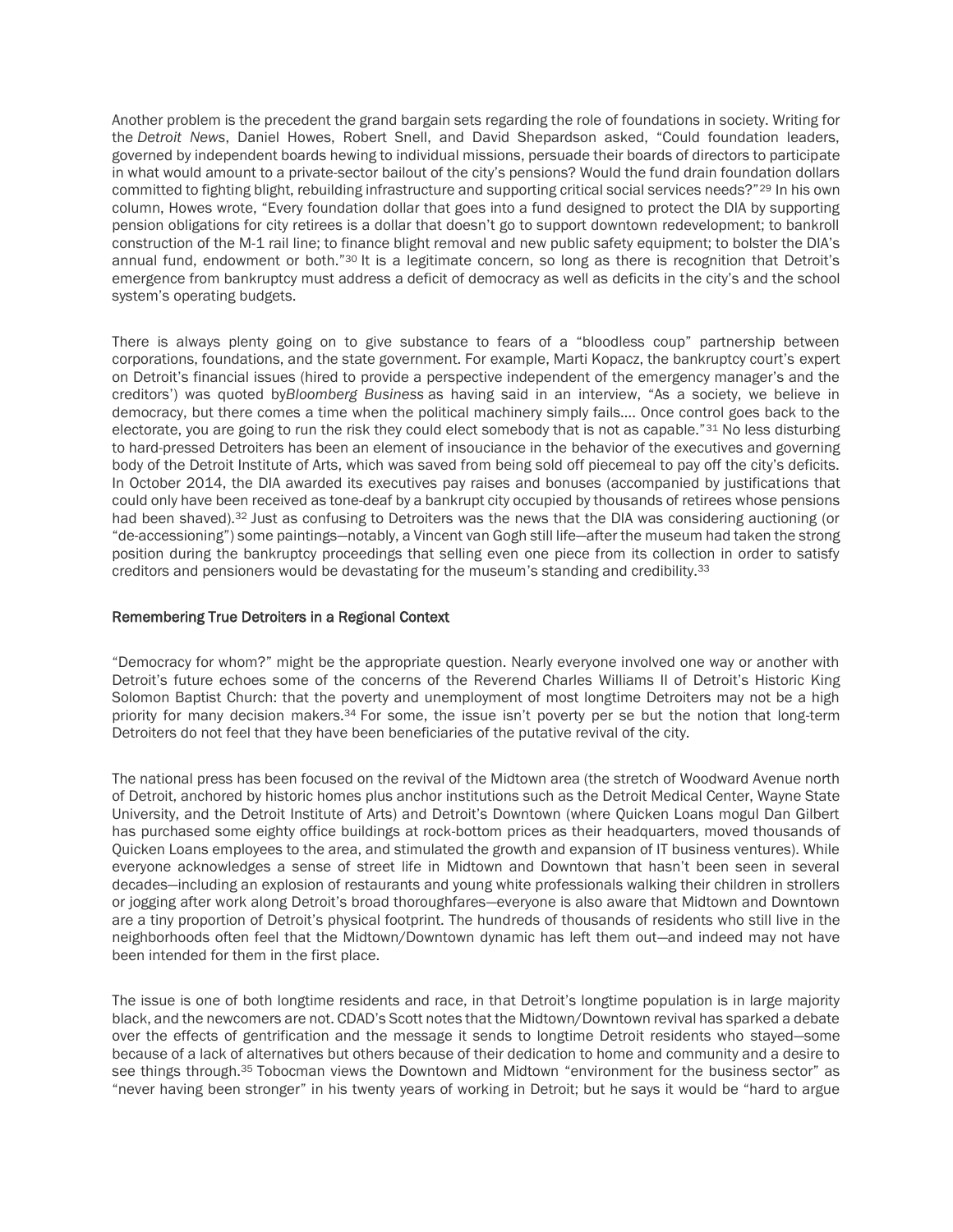that for the majority of Detroiters who live in low-income neighborhoods there aren't some significant challenges that exist."

Both Scott and Tobocman are concerned about divisions among Detroiters—those who are excited by the new commercial and residential development dynamic and those who feel left behind or left out. Scott wonders "how to achieve inclusion and equity without pitting groups against each other—white and black, old and young…the new versus the old." Despite her position as a community advocate arguing for a modification in the grand bargain dynamic that would not further dispossess and disenfranchise long-term Detroiters, Scott expresses a reluctance to "feed into anything that feeds into more division in Detroit."

The problem goes back to the multiplicity of plans for neighborhood revival that Detroit has witnessed over the years with little evidence that they have had much or any positive effect—except on Midtown. Having grown up in Detroit, john a. powell, professor at the University of California, Berkeley, and director of the Haas Institute for a Fair & Inclusive Society, knows the challenge and explains it succinctly: "Any sociologist will tell you it is hard being poor. But it's harder being poor in a poor neighborhood. And harder still being poor in a poor neighborhood in a poor city. And yes, it's hell to be a poor family, in a poor neighborhood, in a poor city, in a poor state!"<sup>36</sup> His recommended framework for Detroit solutions is aimed fundamentally at the needs of longtime Detroiters:

We need to really understand relationships, not just things in isolation. We cannot focus on transportation or housing, but need to look at the relationship between transportation and housing. Or even between transportation, housing, jobs, and schools.

We have to think of the levers that actually move the system and be very deliberate about making sure that these systems actually benefit marginalized communities. To do that you have to make sure that marginalized communities have a voice and an input.

I'm not talking about redistribution or handouts but about bringing folks into the system in a healthy way, so that they contribute to the health of the system. It is crucial to growing and sustaining opportunity for the entire community.<sup>37</sup>

Such visions may represent the most difficult challenges for Detroit's community of nonprofits, foundations, and citizen organizations working toward a fair and just revival for the city. powell's framework is straightforward in its elements but difficult to translate into concrete programs and actions, and many see the Gilbert scenario as repopulating vacant buildings with an outsider workforce of Quicken Loans and other IT-industry employees who ideally would end up as residents. Another idea—taking huge tracts of vacant land in Detroit for reuse as urban farming or other alternative uses—has a similarly outsider feel (even if the activities draw and employ some existing Detroiters), particularly with the visible roles of young white entrepreneurs in these urban innovations.

While it may not be evident to external observers reading about the Downtown and Midtown revival that takes up a good chunk of Detroit's media attention, most insiders recognize the true need for reviving Detroit by helping and boosting the jobs, incomes, and living conditions of longtime Detroiters. This came up as an issue in a report by Philamplify (an initiative of the National Committee for Responsive Philanthropy [NCRP]) on The Kresge Foundation. A consistent theme in the NCRP recommendations for Kresge addressed a need "to continue recent efforts to forge relationships with neighborhood and nontraditional leaders to develop a more inclusive understanding of potential partners and levers for social change."<sup>38</sup> Understanding the need to reach existing Detroiters is one thing, but the avenues that work are often difficult to discern in the midst of conflicting and sometimes contentious agendas.

Rapson doesn't dismiss the importance of the Downtown and Midtown revivals, suggesting in fact that they have been "a little kicked around of late" but have created a "street-life vitality" that "sends a different signal to the markets" about the potential of Detroit's revival. Viewing the challenge of reaching existing Detroiters through the lens of what philanthropy might do, Rapson offers a six-point agenda: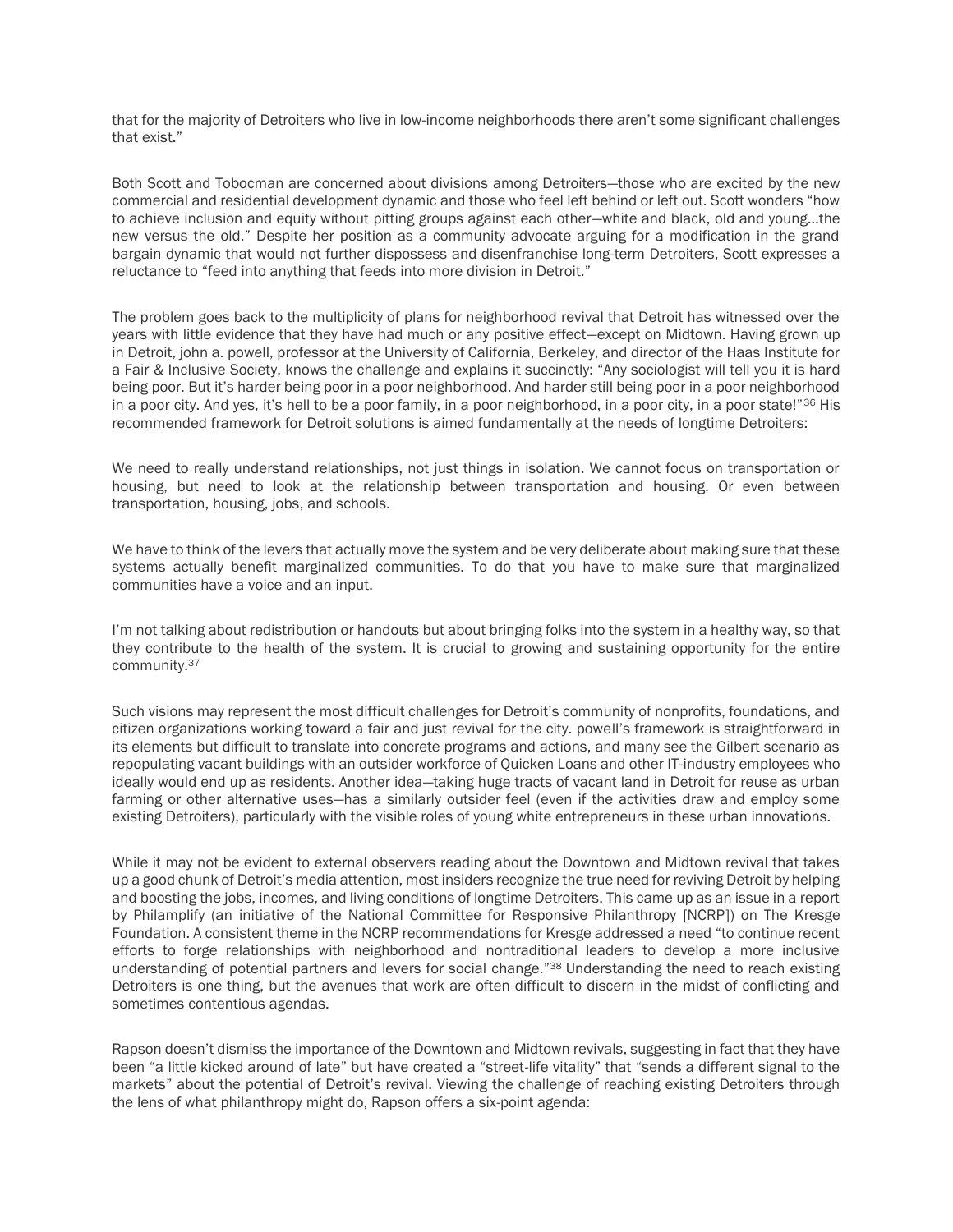- 1. "[Try] to create an environment that is conducive to investment in the neighborhoods";
- 2. "Reform…the public education system";
- 3. "Take the M-1 (light rail) system to the next level (to be a regional system)…to connect Detroiters to jobs";
- 4. Employ a "suite of mechanisms that help accelerate the conversion of blighted and abandoned land";
- 5. [Effect] large-scale conversions of blighted and abandoned areas to "mixed-income, mixed-use areas of opportunity…places that will attract new and existing residents"; and
- 6. Revive neighborhood commercial spines that will be places where residents want to live and shop.<sup>39</sup>

Within those six items, there are two themes that crosscut most of them and may bedevil Detroit's philanthropic supporters and governmental planners. One is the crafting of specific strategies for the commercial strips of existing neighborhoods that have not been beneficiaries much or at all of the investment into Downtown. Rapson sees evidence for commercial strip revitalization in efforts already underway along Jefferson Avenue, toward the east side of Detroit; in southwest Detroit, where Latino immigrants have regenerated a sense of neighborhood as place; and along Livernois Avenue, in northwest Detroit, where there are efforts to revive the commercial strip, capturing its old identity as the "Avenue of Fashion."<sup>40</sup>

It was once somewhat axiomatic that neighborhood development strategies had to focus on the revival of neighborhood housing, after which the lagging dynamics of commercial strip revival would follow. In places such as Detroit and other troubled cities (think Baltimore and Newark), there has been a recognition that the sequence must be reversed—or, if the neighborhoods are to be sustained, the commercial spine must be well supported. Rapson draws on his experience with the Minneapolis Neighborhood Revitalization Program, which made commercial spines essential building blocks of neighborhood plans in areas such as Stevens Square (Nicollet Avenue) and Sheridan (the 13th Avenue corridor). However, the Minneapolis Neighborhood Revitalization Program emerged from a sense of impending decline in Minneapolis's older, working-class neighborhoods hardly comparable to the devastation and depopulation of Detroit's.

Kresge's Trudeau, and others, cited a broadening appreciation for the need to invest in commercial strips where there is a "critical mass" of activity beginning to emerge—reflected in the visibility of Mayor Duggan's "Motor City Match," which awards \$500,000 in grants every quarter to a mix of building owners and business owners in the neighborhoods who are bringing forth business opportunities in need of jump-start capital investment.<sup>41</sup> The first match grants, ranging from \$10,000 to \$100,000, were announced in October of 2015.<sup>42</sup> (Over a twenty-year period in Minneapolis, from 1991 to 2011, the Minneapolis Neighborhood Revitalization Program invested over \$10 million in commercial strip improvements in neighborhood commercial corridors.<sup>43</sup> It isn't really known what it will take to make a critical investment in commercial corridor revival in Detroit's neighborhoods given that, for most, the conditions and the markets are significantly less stable than were Minneapolis's a quarter century ago.)

The other crosscutting theme in Rapson's six-point plan is one of connecting or reconnecting Detroit with the counties of southeast Michigan. The division between the city and the suburbs has been a matter of socioeconomic status and race. It would not be too much of a stretch to suggest that Macomb County, Oakland County, and the parts of Wayne County that are not Detroit may send employees and executives to the General Motors offices at Renaissance Center, but Detroiters have been largely disconnected from jobs in the counties. The breakdown has been symbolically reflected in the structural disconnects between the bus service of the Detroit Department of Transportation (DDOT) and the Suburban Mobility Authority for Regional Transportation.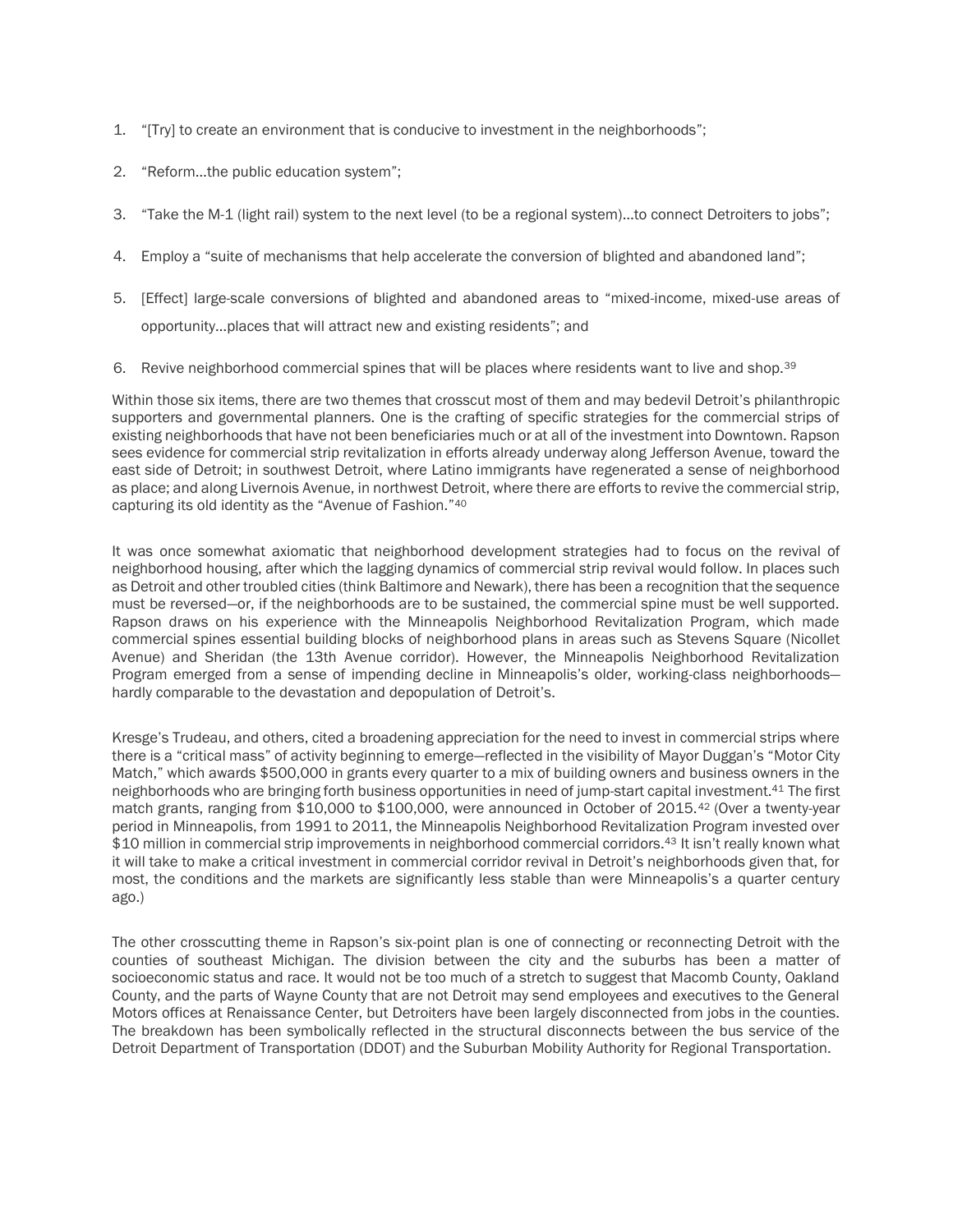Critics have dismissed the M-1 light rail line, strongly supported by The Kresge Foundation and by Detroit investor Roger Penske, as a limited kind of streetcar to benefit travelers up and down the Woodward corridor—basically connecting New Center (where the Amtrak station is) to Midtown to Downtown. The connections to the neighborhoods and to the ability of Detroiters to connect to jobs in the suburbs are not immediately evident, giving rise to comparisons of the M-1 system to the relatively little-used Downtown Detroit People Mover (a singletrack system reaching a small area of Downtown, originally meant to have some sixty thousand to seventy thousand daily riders—ten times the actual number of users). Rapson and Trudeau are both adamant that if the M-1 is simply a 3.3-mile streetcar, then the plan will have fallen vastly short of what it should do.

The M-1 consortium was able to secure passage of state legislation creating a Regional Transit Authority charged with producing a regional transit plan for Southeast Michigan. Funding for that system must be approved through referenda appearing on the ballots of the region's four counties. The regional authority has been vested, therefore, with the ability to tax not just Detroiters, who are already always hit, but also residents of the suburban communities. Rapson and Trudeau believe that regional buy-in will be difficult—hardly a slam dunk with the voters.

The regional dimension of Detroit's recovery may be the untold story, but it is central to the narrative offered by Kevyn Orr, the Jones Day attorney who was appointed by Michigan governor Rick Snyder as Detroit's emergency manager for the bankruptcy. The region, Orr notes, was created in a way to be divided by what he called "caste, class, and race," going back to decisions made by Henry Ford to prevent black employees in his factories from living in suburban Dearborn, restricting those who were able to move from Detroit to residences in Inkster. As the epitome of racial segregation from the wealthy white suburban communities, Detroit found itself over time simply unable to rescue itself.<sup>44</sup>

To Orr, a large part of Detroit's steps toward recovery has been the strategy of getting the region if not the entire state to commit to Detroit. Among the elements he ticks off as examples of that broader commitment are Governor Snyder's "all in on Detroit" tactic through the bankruptcy (sometimes against the advice of his advisors and in the face of hostile state legislators) and into the grand bargain, where the state put up a significant sum; the regional water authority being able to build on revenues that are likely to be three-fourths suburban; the M-1 light rail becoming part of a regional system; suburban buy-in to the grand bargain being enabled through the Detroit Institute of Arts; and, notably, participation of private foundations located in the suburbs, like Kresge in Troy, or entirely out of state, as in the case of Ford.

A regional conception of Detroit's getting through the bankruptcy cements part of the suburban community to Detroit's future and, as Orr notes, reflects the fact that as southeastern Michigan goes, so goes the state. But maintaining that suburban commitment requires something more than an intellectual appreciation of the symbiotic relationship of city and suburb. Orr outlines a number of factors Detroit needs in order to sustain its revitalization trajectory:

- 1. Leadership. As Detroit declined over the decades, when the city needed (in Orr's words) "sober, honest, visionary leadership," it didn't get it. The sober/honest description is generally the opposite of what happened under now-imprisoned former mayor Kilpatrick. Like Rapson and Trudeau, Orr appears confident in Mayor Michael Duggan, elected as a write-in candidate, who he hopes will bring the kind of sober leadership to Detroit that he believes political leaders brought to Miami after the Liberty City and Overtown disruptions (when many people had written off that city).
- 2. Talent. Orr's reference to talent partly emphasized the institutions such as Kresge, Ford, and others that were "making a bet on the city" and putting their human resource talent, abetted by capital, at the disposal of the city. But the need is for governing talent, too. Detroit's city government has been dysfunctional for so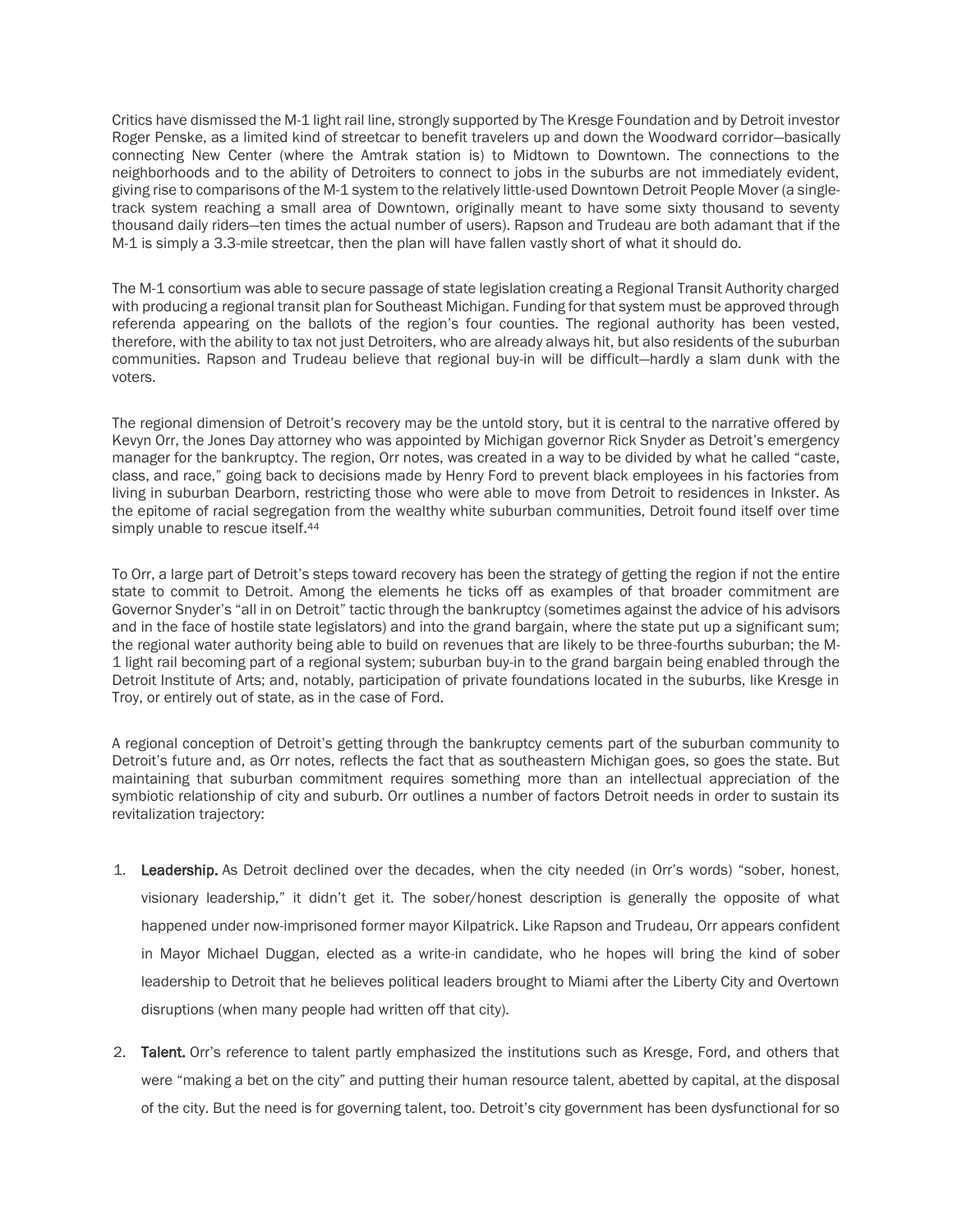long that many city officials had bought into a governing culture of failure, to the point that things not happening was more reliable and comfortable than the risk of trying to make progress. For Detroit to function competently within the region and with the state, it has to display the competence that so many successive city administrations in Detroit have not.

- 3. Transparency. Orr takes pride in having pushed for "telling the public the true state of affairs" when it came to the reasons for Detroit's slide into bankruptcy and the challenges for clawing a way out. For Detroit residents who have long been fed the fantastical ideas that successive initiatives were "the" answer to the city's problems, Orr's approach was just the opposite: explain exactly how bad things are, let that settle into people's consciousness, and then craft answers that deal with the realities.
- 4. Cooperation. Even within the city, there were multiple bargaining units representing city employees (uncoordinated city agencies and departments), a division between the city council and the mayor's office, and the obvious disconnect with the region. Without the ability to work through the complexities of the Detroit political and social dynamic, the basis for long-term solutions would be just about impossible.
- 5. **"The residents who stuck it out."** Orr's point returns the narrative to the central issue of providing help and support for the residents who chose not to leave as the city fell apart around them. In part, the answer for longtime Detroiters is the provision of public safety and health services, public works, parks and recreation, planning and zoning functions, and competent revenue-raising and use—all the core functions that the city had allowed to languish and disintegrate.

That still leaves a city of hundreds of thousands of impoverished people who merit more for their dedication to their neighborhoods than simply basic municipal services. Detroit is replete with residents who, in the absence of competent government, mowed the grass on vacant lots, did their best to pick up trash in public parks, and did what they could to take care of each other when public and private authorities proved themselves unable or unwilling to do so. But a strategy that helps those people as much as the city has jump-started activity in Downtown and Midtown remains elusive—even for most of the key players in this city drama.

Some, like Ponsella Hardaway of the Metropolitan Organizing Strategy Enabling Strength (MOSES), also get the regional dynamic at play. Hardaway did some back-of-the-envelope calculations of employment to point out how many Detroiters are not among the 53,000 or so who live and work in the city, and the 150,000 or so who leave the city for their daily jobs: perhaps 80,000 or more, who are simply unemployed and isolated. She contends that there are jobs in the southeastern Michigan region that Detroiters cannot get because of transportation difficulties and racial barriers. In her view, the challenge is finding equitable development strategies that connect Detroiters to jobs in the region and, to the extent that they emerge from major projects, in the city itself.

Hardaway cites a Wayne State University professor, Peter Hammer, who has written some major critiques of shortcomings in the city's post-bankruptcy "plan of adjustment" that fail to take into consideration issues of race and regionalism. Despite Orr's contention that the process launched by the grand bargain contains a significant agenda toward regional equity, Hammer wrote, in a critique for the bankruptcy court, "A feasible Plan of Adjustment based on reasonable forecasts and projections must be assessed in light of the City's history of still unhealed racial conflict and the City's position within a fractured and segregated regional economy." He continued: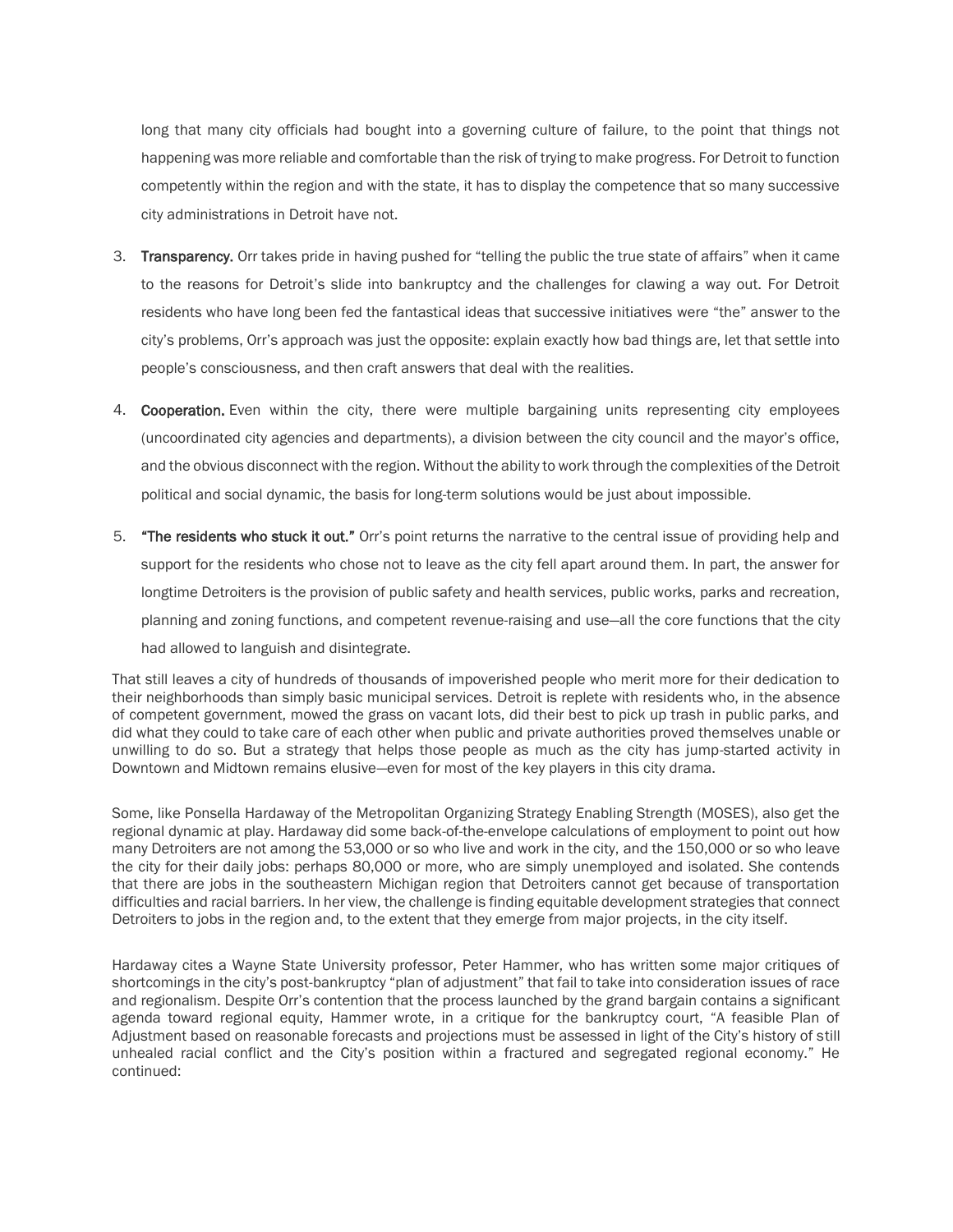[A]ny legitimate analysis of the Detroit Bankruptcy and the City's Plan of Adjustment must be situated in the context of the Three R's-Race, Regionalism and Reconciliation.... I am deeply disappointed by the neglect of these issues in the Expert Report. The Report is a word-searchable pdf document. Nowhere in the document are the words "race," "racism," "discrimination" or "segregation." While the phrase "white paper" appears twice, the phase[sic] "white flight" does not appear at all. These are the root causes of Detroit's current financial crisis and yet they are completely absent from the report. The Report looks at the root causes of failures of generic IT Systems, but never once examines the root causes of the fiscal crisis underlying Detroit's municipal distress….

There is no discussion of an eighty-year history of discrimination, segregation, racial tension and white flight producing a dysfunctional region. There is no discussion of how economic markets nested in a hostile and highly fractured geopolitical space fail to thrive. These are the core forces that produced the Bankruptcy, yet they are not recognized in the Expert Report at all.

One has to try hard *not to see* the effects of these forces on the physical landscape of Southeast Michigan. Detroit is a city where nearly 40% of the population lives below the federal poverty level, yet it sits in a region that is defined by its relative wealth and prosperity. The Michigan Roundtable and the Kirwan Institute [for the Study] of Race and Ethnicity at Ohio State have conducted "opportunity mapping" of the region. "Opportunity," defined by a metric reflecting the quality of housing, education, employment, health care, transportation, and civil society, can be assessed and given a colored representation on a map of Southeast Michigan…. What becomes obvious from the map is that there are high levels of opportunity in the region and low levels of opportunity in the region and that these areas are spatially segregated. One can almost see the outlines of the geopolitical boundaries of Detroit and Pontiac as defining the lowest levels of opportunity in the Region. When one overlies spatial mappings of race on top of the mapping of opportunity, one sees that[sic] a region completely segregated in terms of both race and opportunity.…This is the core of what john powell terms "spatial racism" in modern America. Detroit is ground zero for spatial racism.

Detroit remains one of the most racially and economically segregated regions in the country, yet there is no trace of this realization in the Expert Report.<sup>45</sup>

Hammer's critique decries the bankruptcy court expert's (and the city's) emphasis on buildings and property (including a large commitment to expensive demolitions), and suggests that an investment in human capital is needed: "What would be the economic benefits of investing comparable amounts in people—building human capacity—head start, schools, reducing health disparities, citizen re-entry, job training and economic opportunity?," he asks. "Even in a narrower economic frame, we need to ask what would be the differential in economic benefits of spending comparable funds in foreclosure relief designed to keep people in their homes, as opposed to demolishing those same homes after the residents have been forced to leave."46

Many of the residents who haven't left Detroit are seniors. Vincent Tilford, until recently the executive director of Habitat for Humanity Detroit, and now the executive director of the Luella Hannan Memorial Foundation, speaks with knowledge about older Detroiters because the foundation is an operating one that provides housing and services to seniors in metro Detroit. He explains that many of Detroit's homeowners are seniors, living in homes showing the wear and tear of deferred maintenance and, as public sector retirees in many cases, now living with less income to repair and upgrade their properties. Many are facing tax foreclosures, which, if the city does foreclose or sells tax notes to third parties, will lead to massive displacement of some of the most dedicated and stable residents of the city. Tilford and others describe the city's efforts to provide zero-interest repair loans to older homeowners, but their limited incomes make taking loans difficult.

Moreover, Tilford noted, "When I talk to older adults about the M-1 rail line, they say, 'This wasn't built for us, it was built for other people moving here.'" Perhaps the M-1 and other initiatives are meant to help longtime Detroiters-but if so, Tilford says, "it has to be communicated better and differently."<sup>47</sup>

Both Tilford and the director of the Detroit program of the Local Initiatives Support Corporation, Tahirih Ziegler, observe that there are other dynamics occurring that could further displace rather than help existing Detroit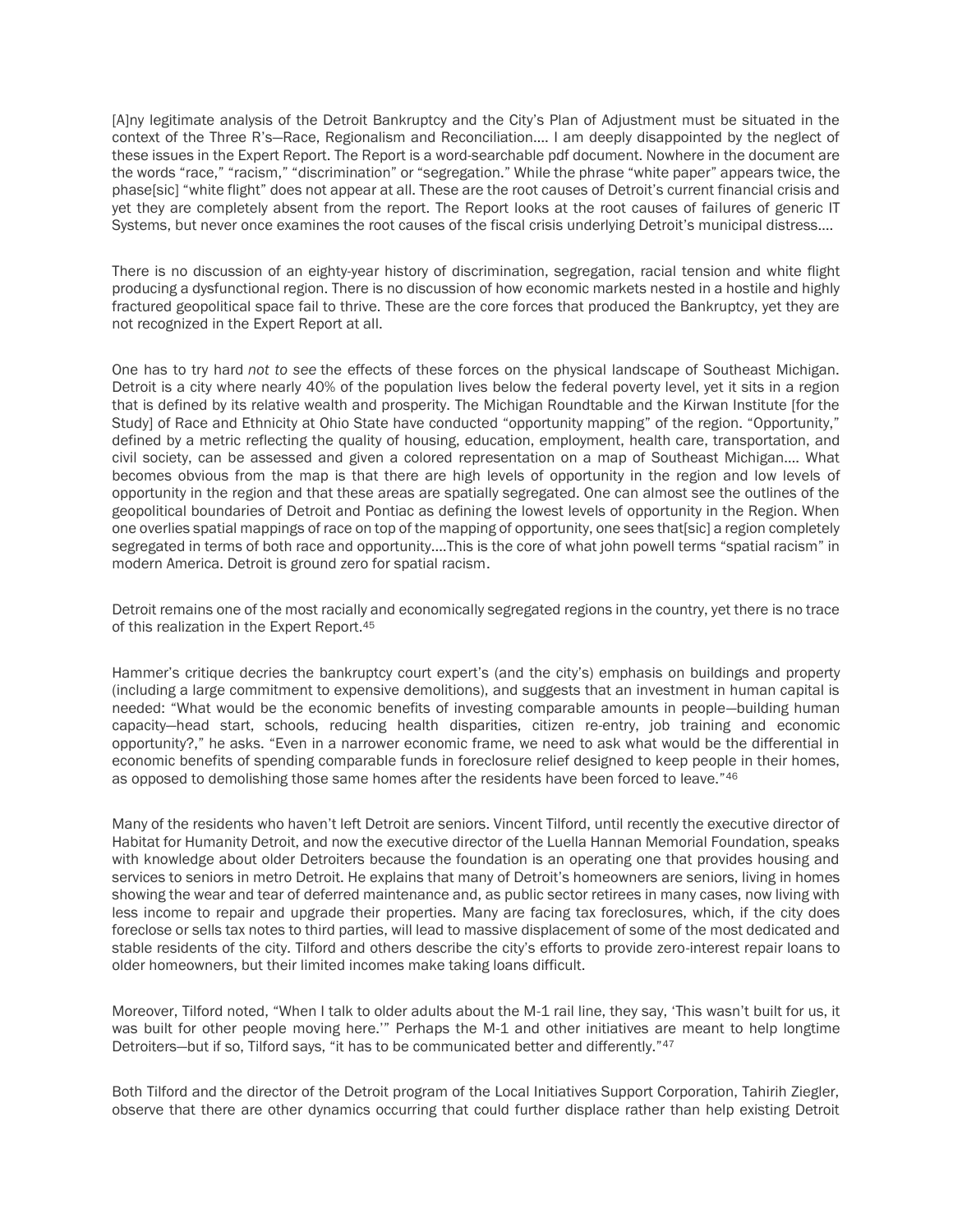residents. On top of the prospect of a tax foreclosure of tens of thousands of homes, Tilford and Ziegler express concern about rental developments with expiring federal subsidies. If the subsidies are allowed to expire without financial and regulatory intervention by local authorities, "the residents," in Ziegler's words, "will have to move." For a city whose population has been in a free fall for decades, to fail to intervene to stabilize the conditions for those who fought back and stuck it out would be a tragic outcome.

# Charting a Course

The fact that the Detroit fiscal vortex has left players scrambling with multiple aspirations and plans but challenges in translating them into action shouldn't be surprising. The expectation that there are easy answers waiting to be discovered goes against logic and history. Societal problem solving is incremental but hopefully moves toward solutions that in their design and implementation lead to systemic changes. On the ground, the observers who think that the grand bargain might have devoted too much attention to the pension bailout and an elite arts institution are sometimes at a loss to offer concrete next steps except for improvements in process and solutions that are offered for what ought to happen next are often thin and tentative. The problems of Detroit, even as reflected in the hundreds of pages of the Detroit Future City plan, are large and daunting—so big and so deep-seated, so multifaceted and interrelated, that it is difficult to chart an action strategy that moves the city from the edge of collapse and toward sustainable recovery.

Talking to a variety of philanthropic and nonprofit leaders surfaced some clear directions that are often included in official reports but are sometimes hard to discern:

1. Rebuild the civic infrastructure. CDAD's Scott complains about the loss of democratic process during the grand bargain negotiations and the postbargain follow-up. Even Rapson and Trudeau recognize that the organizing and outreach process during Kresge's leadership of the Detroit Future City plan and during the grand bargain negotiations needs recalibration. "If the essence [of criticism of the community engagement process] is that over time the community needs to figure out appropriate ways to make its desires known and become involved in a meaningful way in the decision-making process," Rapson said, "I couldn't agree more." The essence of his agreement is that meaningful civic participation has to lead to each "microinitiative" in which the city—and Kresge—are involved, being "infused" by community decision making that is sustainable. Trudeau noted that the next phase of civic engagement in the Detroit Future City effort is the development of an independent entity that is not controlled by or responsible to The Kresge Foundation. They are all struggling with trying to find authentic mechanisms for civic engagement, but the critics feel that community residents—even if included in the multiple meetings convened by the foundations—have been the "objects" rather than "subjects" of the participation process. In terms of the city's and the foundations' upcoming engagement processes, Trudeau's recognition that the next stages have to be "more intentional" is obvious.

Nonetheless, behind committees, task forces, and focus groups that may be created to advise components of the Detroit recovery—even if they are given nominal "independence"—must be support for the indigenous community-based organizations that are governed by and represent Detroit's neighborhoods. That includes groups like MOSES and other community organizing efforts, as well as local community development corporations and human-service advocacy groups. Were it not for community-organizing groups, the plight of the low-income households that were hit by devastating water bills in 2014 and 2015 might not have been noticed or addressed. Part of the challenge of building and sustaining that infrastructure falls to the foundation community, which needs to keep in mind that its commitment to building a civic infrastructure means providing funding for those community-based organizations; and part falls to intermediary organizations, which need to closely monitor the array of groups that are tackling community problems on their own. Too many groups seem to have struggled because they fell into the trap of investing too much of their program portfolios in housing when the housing market was unbelievably weak, and needed to alter their business models. Others have been too small or have been trying to serve shards of neighborhoods—unable to sustain operations, and compelling mergers with stronger groups. The foundations and intermediaries have to be focused on sustaining indigenous organizations that can survive in the long run.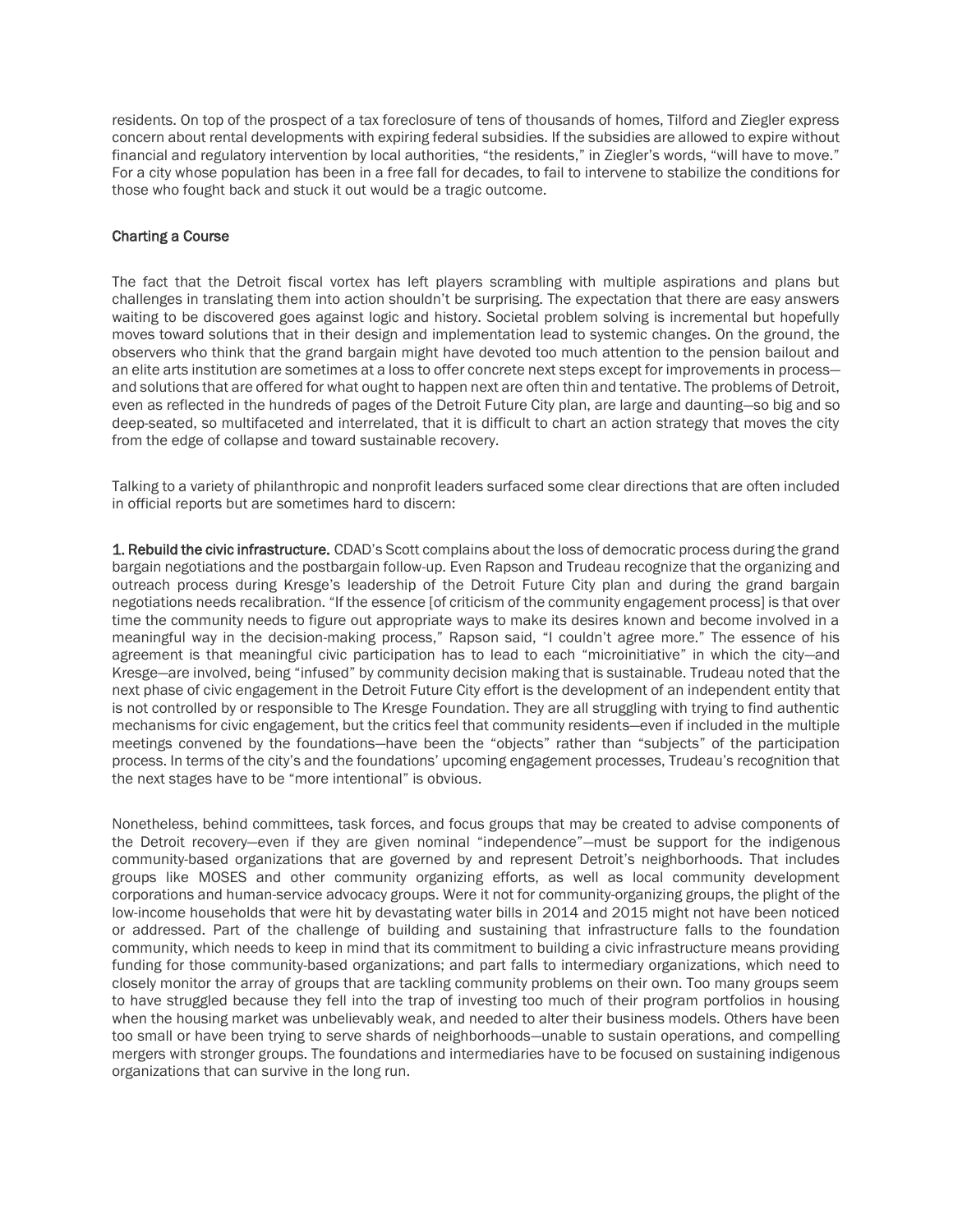2. No more funding for Midtown and Downtown. The revival of the Downtown area, largely financed by business moguls like Dan Gilbert, and the investment in Midtown, attracting a young, "hip" population, needs support but not from the philanthropic sector (at least, no longer). The disinvestment by private and public sources in neighborhoods throughout the city needs to be rebalanced and rectified by a major shift back to the neighborhoods. That means bringing municipal government resources such as the city's Community Development Block Grant (CDBG) program dollars back to neighborhoods, with an eye toward leveraging private capital from banks and foundations. For example, the use of foundation grants to write down the repair costs of existing homeowners who want to engage in home rehabs is necessary, given the very-low-income population of homeowners and renters. Investors in Midtown and Downtown have access to the private capital markets and to federal subsidies that neighborhood people simply do not. As put by Timothy Thorland of Southwest Housing Solutions, one of the recognized well-run community-based organizations, "the private financing market can take care of the financing needs of Midtown and Downtown. It doesn't have to be the ultimate priority that it was years ago." He added, "Whether it's the mayor, Dan Gilbert, or foundation executives, now is the time to invest in neighborhoods."<sup>48</sup>

3. Explore commercial strip and anchor institution development strategies.Rapson's suggestions for commercial strip revival strategies make sense—not only for neighborhood stabilization but also for business development by Detroiters. Tilford noted that the bulk of the Motor City Match awards did go to businesses created by Detroiters, but the strategy has to expand to include anchor institutions. Think of the Midtown development strategy linked to the presence of anchor institutions such as the Detroit Institute of Arts, Wayne State University, the Henry Ford Hospital, and more. There are anchor institutions that should be seen as nodes for development activity in viable neighborhoods across the city—notably churches and schools. Both schools and churches are important symbols in black communities and should be actively explored as venues for developing critical masses of investment activity in neighborhoods.

4. Negotiate community benefits agreements (CBAs). Hardaway and Scott both point to the possibility of the city's negotiating "community benefits agreements" for major projects that involve the use of public funds. (Scott's organization, CDAD, has been an active advocate for a CBA linked to the proposed construction of a new arena for the Detroit Red Wings.49) The argument that the city and developers use is that the market is too fragile to support the imposition of a community benefits agreement. Every city tied to private developers resists exactions, but what would a community benefits agreement require? In a situation like Detroit's, the likely components might include a "first-source hiring requirement" that obligates the developer to look for local residents to fill construction and permanent jobs, if feasible; to provide job training for potential workers; to set aside a portion of commercial space for local businesses; and to contract for local community-based organizations to work with local residents impacted by the developments. Detroit has had discussions of CBAs potentially attached to large-scale projects with significant subsidies, a concept promoted by Rashida Tlaib, a former Michigan state representative, more recently director of the Sugar Law Center for Economic and Social Justice.<sup>50</sup> The Sugar Law Center, operating with support from the Ford Foundation, Local Initiatives Support Corporation (LISC), and the Equal Justice Center, suggests specifically that the following might be the benefits embedded in a CBA:

- Access to job training and job opportunities created by the project;
- For local small businesses, access to service and supplier contracts for the project;
- Environmental protections from health risks created by construction and project activities, such as diesel exhaust, dust, and others;
- Minimized housing and local business displacement;
- Sustainable practices on the project leading to improved quality of life and empowerment of the local community; and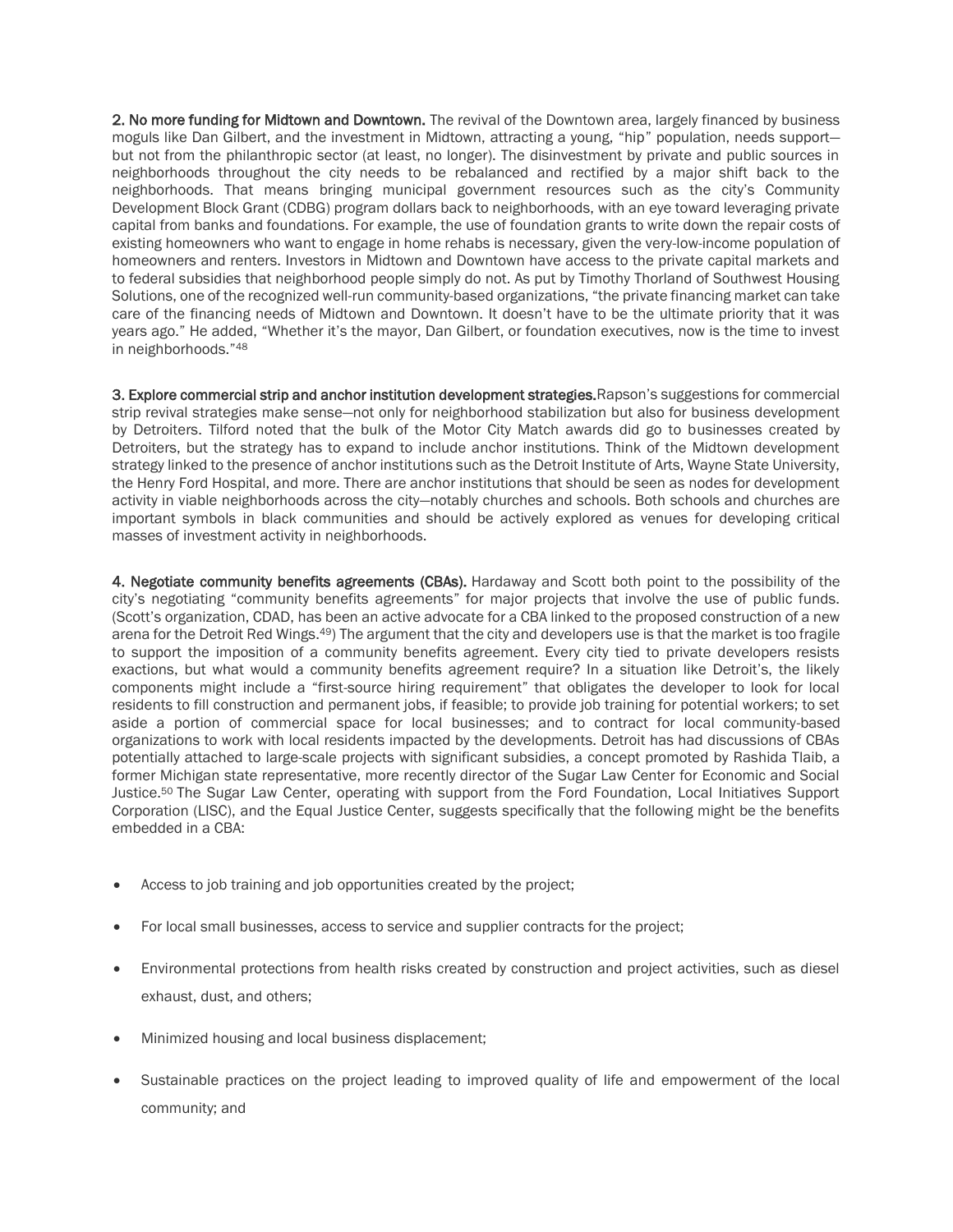Other improvements targeted to the goals of the particular project and needs of the involved community.

If opportunities for CBAs go by the boards because of city government and private developer fears of market weakness, the community loses. CBAs are one way of making sure that Detroit's "off the brink" development generates specific, direct benefits for Detroiters, as opposed to counting on indirect multiplier benefits.

5. Protect existing residents. Scott says, "The problem we have in Detroit, people want to use gentrification synonymously with development." The underlying issue is that some of the revitalization dynamic in Detroit could lead to population turbulence and displacement. Pushing more Detroiters out of the city involuntarily—to join those who voluntarily fled the city because of lack of police and fire protection, trash collection, and streetlights is exactly the wrong signal to send to the markets and to the American population. The impending municipal tax foreclosure of an estimated twenty-five thousand properties should be halted. It is no exaggeration to suggest that "mass evictions" of homeowners and tenants could ensue if the tax foreclosures proceed.<sup>51</sup> The continuing dynamic of mortgage foreclosures needs to be stemmed in part with an agreement with lenders and servicers to keep people in their homes. The rental properties that have expiring federal subsidies such as Low-Income Housing Tax Credits should be recapitalized, as Ziegler and Tilford indicated. More broadly, given the likelihood of a potential gentrification dynamic in various subareas, the city needs to work with community development organizations to generate an antidisplacement strategy that will minimize and mitigate displacement pressures on lower-income tenants and homeowners. The alternative is a population outflow that sends the message that Detroit's revival will give little or no consideration to the people who have been the courageous mainstays of the community despite their having been let down by dishonest politicians and disinvestment-minded private-sector actors.

6. Double down on regional contributions. Hammer's analysis that strategies that don't capture and capitalize on financial support from the region basically let the suburban counties off the hook is quite persuasive. Detroit needs to be thinking about approaching many of its challenges on a regional basis, as opposed to going it alone. That doesn't absolve Detroit and Detroiters from doing all they can and must do to put the city on the right track, but the mayor and the governor have to be strongly committed to maximizing regional commitments and competition. The pivot has to be to turn the Detroit metro area into "something worth fighting for, rather than fighting over," to use the words of Bruce Katz and Jennifer Bradley, authors of *The Metropolitan Revolution: How Cities and Metros Are Fixing Our Broken Politics and Fragile Economy*. 52

7. End the messiah complex. From Kwame Kilpatrick to Dan Gilbert to Michael Duggan—there is a sentiment among some in Detroit that emphasizes the need for a heroic leader who will guide the city out of its morass. Hammer's letter slams the bankruptcy court's expert for the report's "indulgence of the 'great man' theory of history." He contends that because the plan that would take the city out of bankruptcy "fails to identify the root structural causes of the crisis and implement necessary structural reforms, one must invent a hero to singlehandedly rescue the City from the current crisis, if there is to be any hope."<sup>53</sup> Duggan frequently gets painted into the "great man" role, particularly by the foundation leaders, who have found him a valued collaborator and competent leader after so many decades of disappointing city hall performance and follow-through. He may be a good mayor, but he is a temporary occupant of the office. Detroit's long-term sustainable trajectory toward recovery isn't going to be solely Duggan's success or failure, nor the sole responsibility of Gilbert, Penske, or Michael Ilitch, nor Kresge's Rapson or the Ford Foundation's Darren Walker. Where Detroit's recovery is concerned, there is no magic bullet and no magician possessing all the answers.

The current generation of plans—notably the Detroit Future City plan, guided and supported by The Kresge Foundation—is, in the foundation's own words, a "framework" for Detroit's future: identifying potential jobs, alternative uses of vacant land, development of parks and other green spaces, and different conceptions of future neighborhoods in the city.<sup>54</sup> But, according to Tobocman (with an analysis shared by others), the Detroit Future City process suffered from a "lack of focus on implementation, which has come to haunt them." When a planning process transitions to implementation, generic agreements reached among diverse parties—even with

…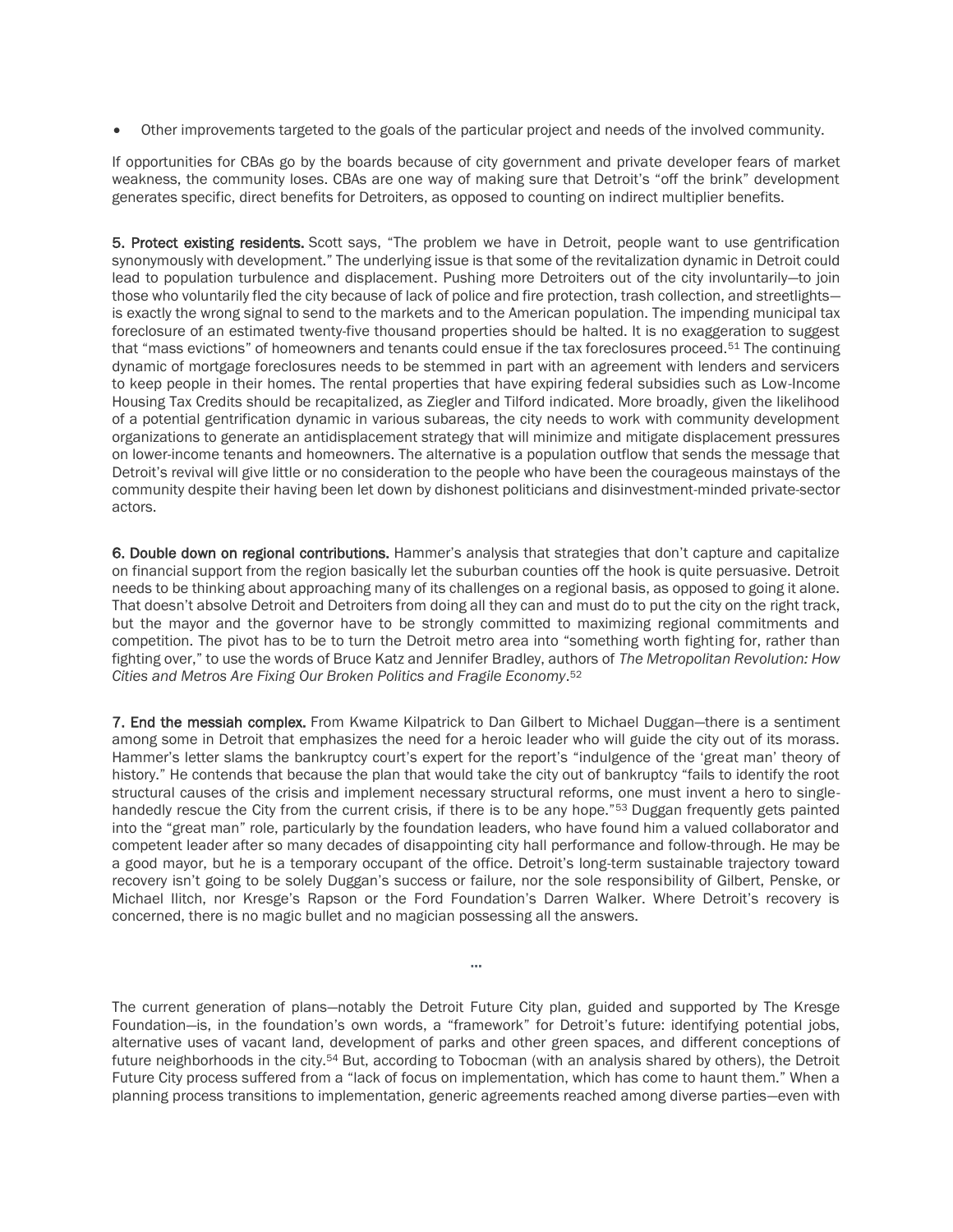the extensive outreach mounted by Kresge—fall prey to divisions that might be excited by the potentials and divisions fearful of what might happen to them and their neighbors as a result of forces not under their control.

As Tobocman describes it, "There are 700,000 residents, there are 700,000 Detroit stories—they're all true and all equally valid." The one overarching story should be how Detroit's recovery from decades of misery protects the people most in need. Despite new trendy restaurants, joggers along Woodward Avenue, the "creative class" moving to Midtown, and a young IT workforce taking residence Downtown, if Detroit's future is one in which the low-income population is displaced due to what might be the nation's largest municipal tax foreclosure in history, others are penalized with unjustifiably burgeoning water bills, and still others are pushed out by the laissez-faire position that gentrification is an indicator of progress, then Detroit's turnaround will not be a renaissance story, or even the tale of an historic bargain—that is, unless the bargain were the proverbial pact made with the devil.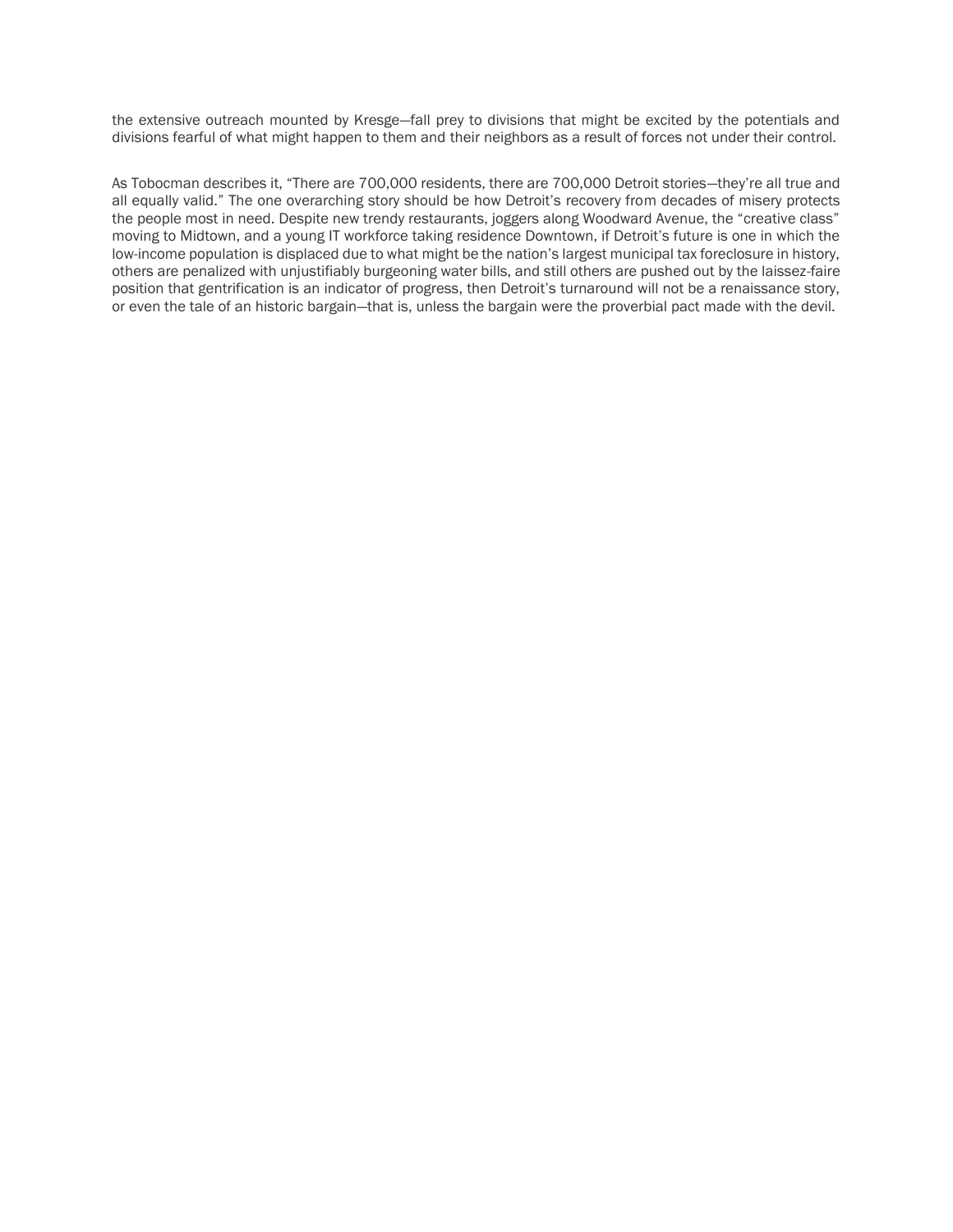| <b>Foundation and Corporate Contributions</b><br>toward Detroit's "Grand Bargain"* |                                     |
|------------------------------------------------------------------------------------|-------------------------------------|
| <b>Contributions to Detroit's</b><br>"Grand Bargain"                               | <b>Amount</b><br><b>Contributed</b> |
| <b>Ford Foundation</b>                                                             | \$125 million                       |
| The Kresge Foundation                                                              | \$100 million                       |
| W. K. Kellogg Foundation                                                           | \$40 million                        |
| John S. and James L. Knight Foundation                                             | \$30 million                        |
| <b>William Davidson Foundation</b>                                                 | \$25 million                        |
| <b>Community Foundation for</b><br>Southeast Michigan                              | \$10 million                        |
| <b>Charles Stewart Mott Foundation</b>                                             | \$10 million                        |
| Fred A. and Barbara M. Erb Family<br>Foundation                                    | \$10 million                        |
| <b>Hudson-Webber Foundation</b>                                                    | \$10 million                        |
| <b>McGregor Fund</b>                                                               | \$6 million                         |
| Skillman Foundation**                                                              | \$3.5 million                       |
| <b>Contributions to the DIA's</b><br><b>Commitment to Raise \$100M</b>             | <b>Amount</b><br><b>Contributed</b> |
| <b>Ford Motor Company</b>                                                          | \$10 million                        |
| <b>General Motors/GM Foundation</b>                                                | \$10 million                        |
| The Andrew W. Mellon Foundation***                                                 | \$10 million                        |
| FCA US LLC (formerly Chrysler Group LLC)                                           | \$6 million                         |
| A. Paul and Carol C. Schaap Foundation****                                         | \$5 million                         |
| J. Paul Getty Trust                                                                | \$3 million                         |
| Max M. & Marjorie S. Fisher<br>Foundation*****                                     | \$2.5 million                       |

*Source: Sherri Welch, ["Organizations that have committed \\$366M to Detroit bankruptcy 'grand](http://www.crainsdetroit.com/article/20141107/NEWS/141109882/organizations-that-have-committed-366m-to-detroit-bankruptcy-grand)  [bargain',](http://www.crainsdetroit.com/article/20141107/NEWS/141109882/organizations-that-have-committed-366m-to-detroit-bankruptcy-grand)" Crain's Detroit Business, November 7, 2014.*

*\*The contributions of Ford, Kresge, Kellogg, Knight, Davidson, Community for Southeast Michigan, Mott, Erb, Hudson-Webber, and McGregor will be administered through a new 501(a)(3) supporting organization called the Foundation for Detroit's Future.*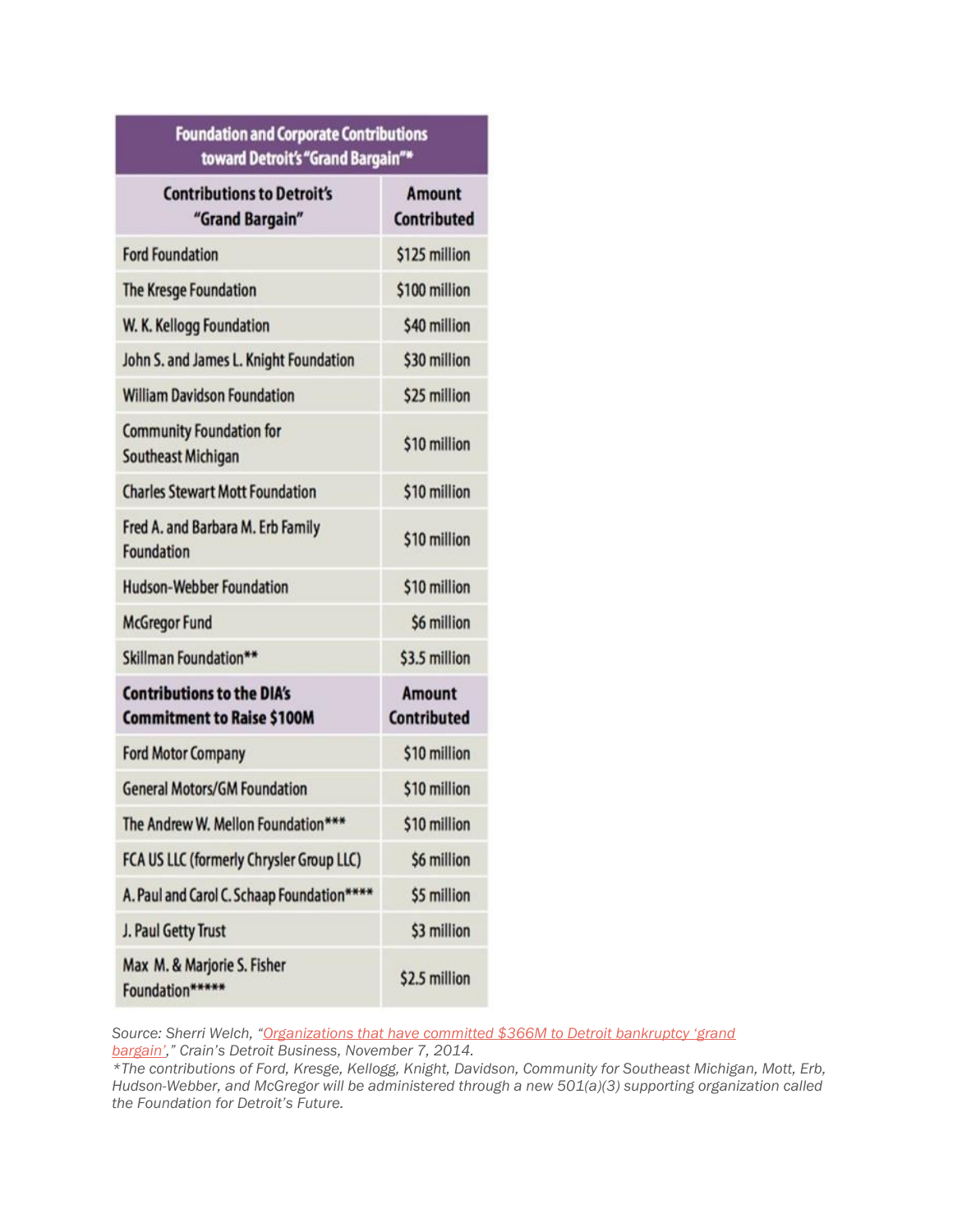*\*\*Dedicated to offset healthcare cuts for city retirees in the pension aspect of the bankruptcy. \*\*\*\$5 million of the \$10 million is contingent on the Detroit Institute of Arts raising \$100 million. \*\*\*\*Dedicated specifically to helping the Detroit Institute of Arts with its transition to nonprofit status. \*\*\*\*\*Dedicated specifically to helping the Detroit Institute of Arts with its transition to nonprofit status. (Table does not include all* 

*corporate contributors.)*

#### Notes

- 1. Donna Murray-Brown, in an interview with the author, October 15, 2015.
- 2. Josh Sanburn, "[This is the Poorest Big City in the U.S.](http://time.com/4039249/detroit-poverty-rate-census/)," *Time*, September 17, 2015; "[Detroit, MI Unemployment Rate](https://ycharts.com/indicators/detroit_mi_unemployment_rate)," YCharts.com, accessed October 20, 2015; and Keith A. Owens, "Detroit unemployment remains more than twice level [of state, nation](http://michronicleonline.com/2015/07/28/detroit-unemployment-remains-more-than-twice-level-of-state-nation/),"*Michigan Chronicle*, July 28, 2015.
- 3. Michael J. Rich and Robert P. Stoker, "[Governance and Urban Revitalization: Lessons from the Urban Empowerment](http://halleinstitute.emory.edu/pdfs/Governance%20and%20Urban%20Revitalization%20-%20Rich%20and%20Stoker.pdf)  [Zones Initiative](http://halleinstitute.emory.edu/pdfs/Governance%20and%20Urban%20Revitalization%20-%20Rich%20and%20Stoker.pdf)" (paper presented at the Conference on a Global Look at Urban and Regional Governance: The State-Market-Civic Nexus, Atlanta, Georgia, January 18–19, 2007).
- 4. Robin Boyle and Peter Eisinger, "The U.S. Empowerment Zone Program: The Evolution of a National Urban Program and the Failure of Local Implementation in Detroit, Michigan" (paper presented at the EURA Conference, Copenhagen, May 2002).
- 5. William J. V. Neill, *Urban Planning and Cultural Identity* (New York: Routledge, 2004), 199.
- 6. The 4.5 percent reduction is the average. The specific impacts on each retiree will vary depending on a number of factors, so that some retirees could actually experience larger pension reductions and others smaller ones. Retired police and fire personnel, for example, will receive smaller cuts due to their pensions having been better managed.
- 7. "[Schuette to Respect Vote by Detroit Pensioners to Waive Constitutional Protections, Support Grand Bargain](http://www.michigan.gov/ag/0,4534,7-164-46849-333567--,00.html)," State of Michigan Attorney General Bill Schuette's website, July 21, 2014.
- 8. Anne VanderMey, "[Detroit pensioners approve bankruptcy haircut in landslide](http://fortune.com/2014/07/22/detroit-pension-bankruptcy/),"*Fortune*, July 22, 2014.
- 9. Editorial staff, "[Retire the stereotype of the six-figure public-sector pension, say academics](http://retirementincomejournal.com/issue/octobe-2o-2011/article/retire-the-stereotype-of-the-six-figure-public-sector-pension-say-academics)," *Retirement Income Journal*, October 20, 2011.
- 10. Khalil AlHajal, "[Detroit retirees and workers approve bankruptcy plan, agree to pension cuts](http://www.mlive.com/news/detroit/index.ssf/2014/07/detroit_retirees_and_workers_a.html)," *MLive*, July 22, 2014.
- 11. Nathan Bomey, John Gallagher, and Mark Stryker, ["How Detroit Was Reborn: The Inside Story of Detroit's Historic](http://www.freep.com/story/news/local/detroit-bankruptcy/2014/11/09/detroit-bankruptcy-rosen-orr-snyder/18724267/)  [Bankruptcy Case](http://www.freep.com/story/news/local/detroit-bankruptcy/2014/11/09/detroit-bankruptcy-rosen-orr-snyder/18724267/)," *Detroit Free Press*, accessed November 5, 2015.
- 12. Sam Roberts, ["Infamous 'Drop Dead' Was Never Said by Ford,](http://www.nytimes.com/2006/12/28/nyregion/28veto.html)" *New York Times*, December 28, 2006.
- 13. Ada Carr, "[Contaminants Found in Flint, Michigan, Drinking Water; City to Reconnect to Detroit Water Supply](http://www.weather.com/news/news/flint-detroit-michigan-genesee-county-lead-water-contamination)," Weather.com, October 9, 2015.
- 14. Source declined to be identified for this article.
- 15. Tonya Allen et al., ["Don't Forget the Motor City: Philanthropy in Detroit"](http://ww.ctbookstore.org/index.cfm?fuseaction=publication_details&id=9807&pubType=HI_Transcripts) (transcript of panel discussion, Bradley Center for Philanthropy & Civic Renewal at the Hudson Institute, November 6, 2013), 5.
- 16. Ibid., 7.
- 17. This and all other quotes related to Tonya Allen are from an interview with the author, October 16, 2015, unless otherwise noted.
- 18. Allen, "Don't Forget the Motor City," 18.
- 19. This and all other quotes related to Emmett Carson are from an interview with the author, July 28, 2015, unless otherwise noted.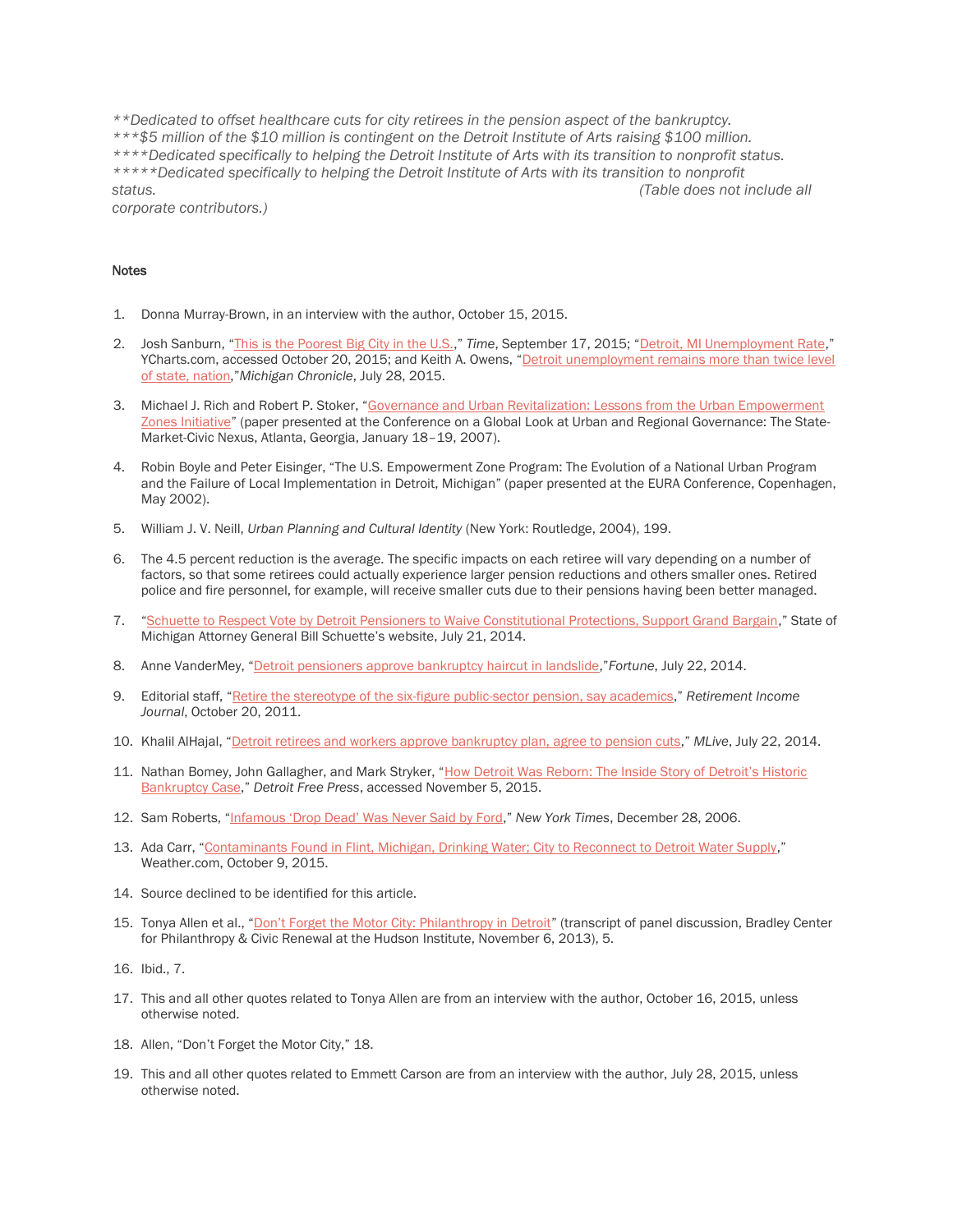- 20. Nathan Bomey, "Pensions, deb[t obstruct Snyder's Detroit schools plan,"](http://www.freep.com/story/news/local/michigan/detroit/2015/06/22/detroit-public-schools-dps-rick-snyder-restructuring-analysis/27388867/) *Detroit Free Press*, June 22, 2015. The report of the Coalition for the Future of Detroit Schoolchildren notes that the schools spend \$1,120 per pupil on debt service for working capital, not to mention the additional \$3,586 per pupil that the district owes in capital debt. See *[The](http://choiceisoursdetroit.tumblr.com/report)  [Choice Is Ours: Road to excellence for troubled Michigan schools begins in Detroit](http://choiceisoursdetroit.tumblr.com/report)* (Detroit, MI: Coalition for the Future of Detroit Schoolchildren, 2015), 19, 20.
- 21. ["Darnell Earley named new emergency manager as community discusses future of city's public](http://detroitk12.org/content/2015/01/13/gov-rick-snyder-detroit-public-schools-financial-emergency-continues/) education," Detroitk12.org, January 13, 2015.
- 22. Source declined to be identified for this article.
- 23. Rick Cohen, "[The Next Foundation Challenge in Detroit: A Bankrupt Public Education System](https://nonprofitquarterly.org/2015/03/30/the-next-foundation-challenge-in-detroit-a-bankrupt-public-education-system/)," *Nonprofit Quarterly*, March 30, 2015.
- 24. Coalition for the Future of Detroit Schoolchildren, *The Choice Is Ours*, 10.
- 25. "[The Plan for Detroit Schools](http://www.michigan.gov/snyder/0,4668,7-277-57577_60279-353475--,00.html)," *Reinvention Blog*, accessed November 5, 2014.
- 26. This and all other quotes related to Steve Tobocman are from an interview with the author, October 13, 2015, unless otherwise noted.
- 27. This and all other quotes related to Laura Trudeau are from an interview with the author, October 13, 2015, unless otherwise noted.
- 28. Frank Hammer, ["A Bloodless Coup d'état in D](http://therealnews.com/t2/index.php?option=com_content&task=view&id=31&Itemid=74&jumival=13128)etroit," interview by Sharmini Peries,*The Real News Network*, February 9, 2015, transcript; and Matt Helms, "[Snyder appoints review commission for Detroit](http://www.freep.com/story/news/local/detroit-bankruptcy/2014/11/10/detroit-financial-review-commission-appointees/18822451/)," *Detroit Free Press*, November 10, 2014.
- 29. Daniel Howes, Robert Snell, and David Shepardson, "Donors pitched to aid DIA, pensions: Mediator floats having foundations step up so Chap. 9 stays on course,"*Detroit News*, November 14, 2013, accessed November 18, 2013, link no longer accessible.
- 30. Daniel Howes, "Way out of Chapter 9 is hardest challenge," November 15, 2013, accessed November 18, 2013, link no longer accessible.
- 31. Steven Church and Sherri Toub, ["Detroit Judge's Expert Says Voters Pose Recovery Risk,](http://www.bloomberg.com/news/articles/2014-11-08/detroit-judge-s-expert-says-voters-pose-recovery-risk)" *Bloomberg Business*, November 8, 2014.
- 32. Mark Stryker, "[DIA pay hikes raise eyebrows, anger politicians](http://www.freep.com/story/entertainment/arts/2014/10/09/dia-salaries-execuitves-raises/17003375/)," *Detroit Free Press*, October 9, 2014.
- 33. Laura Berman, "[Van Gogh for sale? DIA tiptoes into art auction market](http://www.detroitnews.com/story/news/local/detroit-city/2015/05/13/van-gogh-sale-dia-tiptoes-art-auction-market/27280699/)," *Detroit News*, May 15, 2015.
- 34. Niraj Warikoo, ["Detroit activists say city's poverty is being ignored,"](http://www.freep.com/story/news/local/michigan/detroit/2015/10/18/detroit-activists-say-citys-poverty-being-ignored/74056880/) *Detroit Free Press*, October 19, 2015.
- 35. This and all other quotes related to Sarida Scott are from an interview with the author, October 15, 2015, unless otherwise noted.
- 36. john a. powell, "[john a. powell: Regionalism and Race](http://reimaginerpe.org/20years/powell)," Reimagine!/*Race, Poverty and the Environment*.
- 37. Ibid.
- 38. Elizabeth Myrick, *[The Kresge Foundation: Will This Bold Grantmaker Become the Next Great Social Justice](http://philamplify.org/wp-content/uploads/2015/10/Philamplify_KresgeFoundation_execsummary.pdf)  [Foundation?](http://philamplify.org/wp-content/uploads/2015/10/Philamplify_KresgeFoundation_execsummary.pdf)* (Washington, DC: National Committee for Responsive Philanthropy, 2015), 8.
- 39. This and all other quotes related to Rip Rapson are from an interview with the author, October 12, 2015, unless otherwise noted.
- 40. "[Livernois Avenue of Fashion](http://www.avenueoffashion.com/)," *Avenue of Fashion*, accessed December 15, 2015.
- 41. [Motor City Match,](http://www.motorcitymatch.com/) accessed October 14, 2015.
- 42. "[10 Businesses Share \\$500,000 in Motor City Match Grants to Start, Expand in Detroit](http://www.motorcitymatch.com/10-businesses-share/)," *Motor City Match*, "News and Events," October 13, 2015.
- 43. "[Neighborhood Revitalization Program \(NRP\): Action Plans and Plan Reviews by Neighborhood](http://www.minneapolismn.gov/ncr/programs/nrp/)," MinneapolisMN.gov, accessed December 17, 2015.